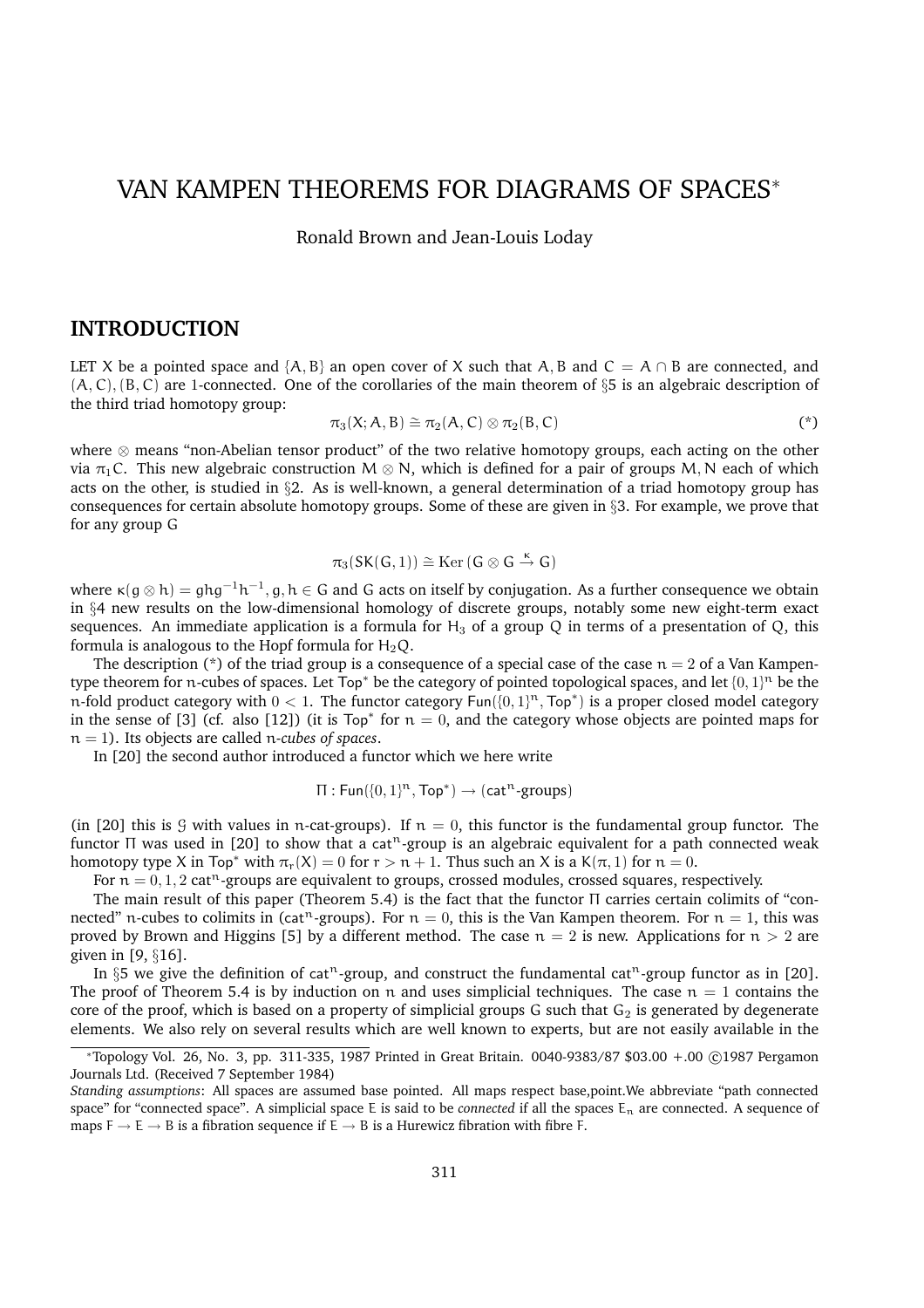literature. We are grateful to M. Zisman for supplying in the Appendix an account of these results, for example the spectral sequence of a simplicial space (cf. [31]). The main results of this paper for  $n = 2$  were announced in [8].

# **1 SQUARES OF SPACES AND CROSSED SQUARES**

**1.1** A crossed module is a group homomorphism  $\mu : M \to P$  together with an action of P on M, written <sup>P</sup>m for  $p \in P$  and  $m \in M$ , and which satisfies the following conditions:

(a)  $\mu(^p m) = p\mu(m)p^{-1}, p \in P, m \in M$ 

(b)  $\mu^{(m)}$  m' = mm' m<sup>-1</sup>, m, m' ∈ M.

This notion goes back to J. H. C. Whitehead [29] who-proved essentially the following. Let  $F \to A \to X$  be a fibration sequence; then the homomorphism  $\pi_1F \to \pi_1A$  equipped with the natural action of  $\pi_1A$  on  $\pi_1F$  is a crossed module.

Since any pointed map can be canonically converted into a fibration, there is a functor Π from the category of pointed maps to the category of crossed modules. The Van Kampen theorem for crossed modules [5] (see also Theorem 5.4) asserts that this functor Π commutes with certain amalgamated sums, and more generally with certain colimits.

**1.2** A crossed square [17,20] is a commutative square of groups



together with actions of the group P on L, M, N (and hence actions of M on L and N via  $\mu$  and of N on L and M via  $\mu$ ) and a function h : M  $\times$  N  $\rightarrow$  L. This structure shall satisfy the following axioms:

- (i) the maps  $\lambda, \lambda'$  preserve the actions of P; further, with the given actions, the maps  $\mu, \nu$  and  $K = \mu\lambda = \mu'\lambda'$ are crossed modules;
- (ii)  $\lambda h(m, n) = m^n m^{-1}, \lambda' h(m, n) = m^n n n^{-1}$
- (iii)  $h(\lambda l, n) = l^{n}l^{-1}, h(m, \lambda' l) = m l l^{-1}$
- (iv)  $h(mm', n) = {}^{m}h(m', n)h(m, n), h(m, nn') = h(m, n)<sup>n</sup>h(m, n');$
- (v)  $h(^{P}m, ^{P}n) = {}^{P}h(m, n);$

for all  $l \in L$ ,  $m, m' \in M$ ,  $n, n' \in N$  and  $p \in P$ .

Note that in these axioms, a term such as <sup>m</sup>l is l acted on by m, and so <sup>m</sup>l = <sup>µ(m)</sup>l. It is a consequence of (i) that  $\lambda, \lambda'$  are crossed modules. Further, by (iii), M acts trivially on Ker  $\lambda'$  and N acts trivially on Ker  $\lambda$ .

A morphism of crossed squares is a morphism of squares of groups which is compatible with the actions and the functions h.

**1.3** Suppose given a commutative square of spaces



Let  $F(f)$  be the homotopy fibre of f and let  $F(X)$  be the homotopy fibre of  $F(g) \rightarrow F(a)$ .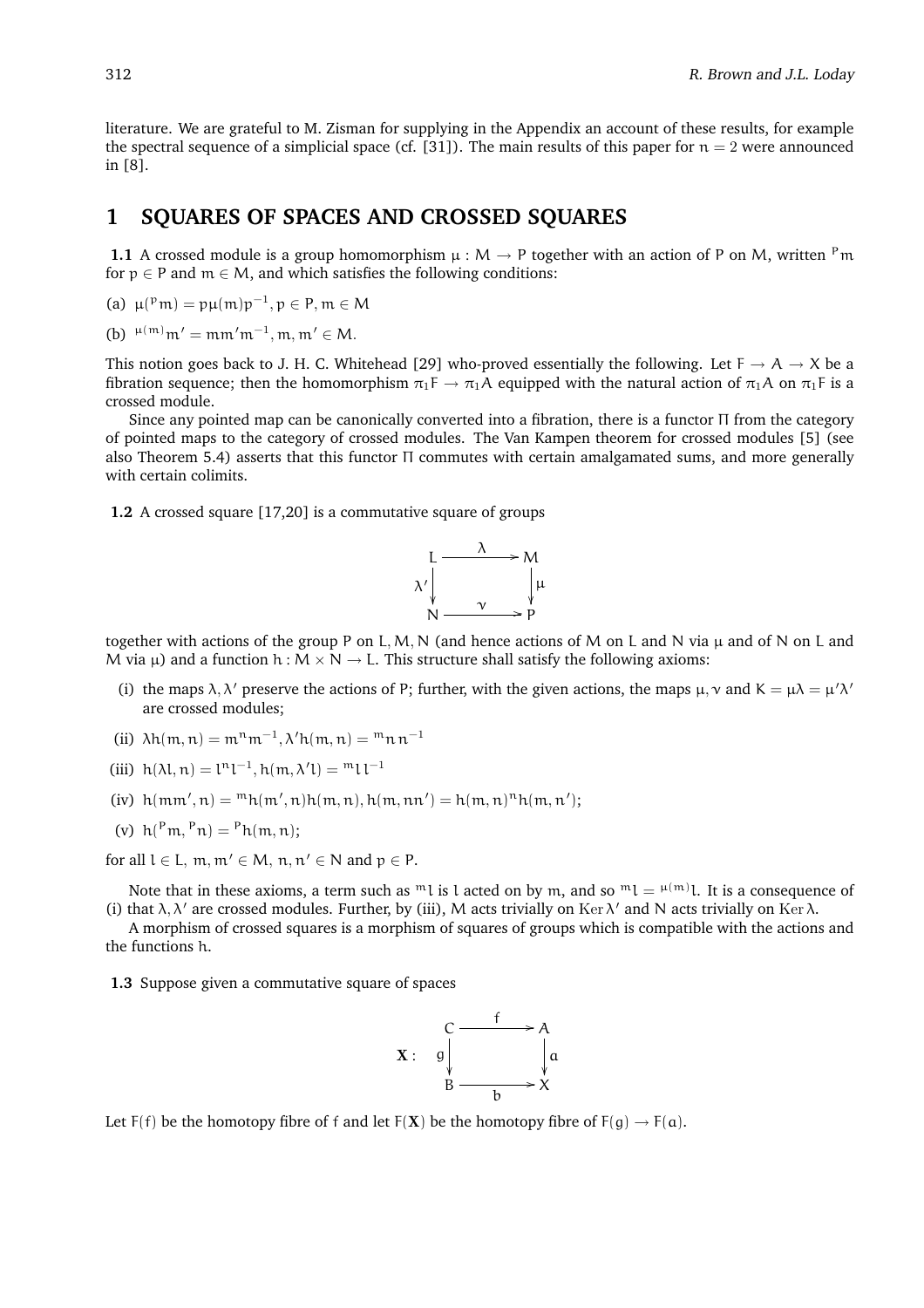**Proposition 1.4** *[20]. The commutative square of groups*



*associated to* X *is naturally equipped with a structure of crossed square.*

It is *this* crossed square which we denote by ΠX and call the *fundamental crossed square* of X.

In the case that X is a square of inclusions and  $C = A \cap B$ , the fundamental crossed square  $\Pi X$  may be identified with the square of groups



with the maps being boundary maps, the action of  $\pi_1 C$  being the usual one, and with h-function given (up to sign) by the generalised Whitehead product (cf. [1, p. 107 and 2]).

The square X as above is said to be *connected* if all the spaces  $X$ ,  $F(a)$ ,  $F(b)$  and  $F(X)$  are connected [which implies that  $A, B, C, F(f), F(g)$  are also connected].

We say that a square of squares of spaces



is a *homotopy amalgamated sum (or homotopy pushout)* if the canonical map of squares from the double mapping cylinder M(f, g) to X is a weak equivalence of the spaces at the four corners. If each of the maps of f :  $W \to u$ is a cofibration, then  $X$  may be taken to be the square of pushout spaces from the four vertices.

**Theorem 1.5 (Van Kampen theorem for squares of spaces)** *Let* X *be the homotopy amalgamated sum of maps* of squares  $\bf{U} \stackrel{f}{\leftarrow} \bf{W} \stackrel{g}{\to} \bf{V}.$  Suppose that  $\bf{U}, \bf{V}, \bf{W}$  are connected squares. Then  $\bf{X}$  is a connected square and the natural *morphism*

$$
\Pi U*_{\Pi W}\Pi V\to \Pi X
$$

*is an isomorphism of crossed squares, where the first term is the amalgamated sum in the category of crossed squares.*

The proof will follow from a generalised Van Kampen theorem for n-cubes of spaces (Theorem 5.4).

# **2 THE NON-ABELIAN TENSOR PRODUCT OF GROUPS**

In this section we define and study a tensor product  $M \otimes N$  for (not necessarily abelian) groups M, N. We also introduce a (non-Abelian) exterior product. Special cases of the tensor product have appeared elsewhere [11,21].

Let groups M, N be equipped with an action of M on the left of N, written  $m_n$ ,  $m \in M$ ,  $n \in N$ , and an action of N on the left on M, written  $n_m$ . It is always understood that a group acts on itself by conjugation:  $x_y = xyx^{-1}.$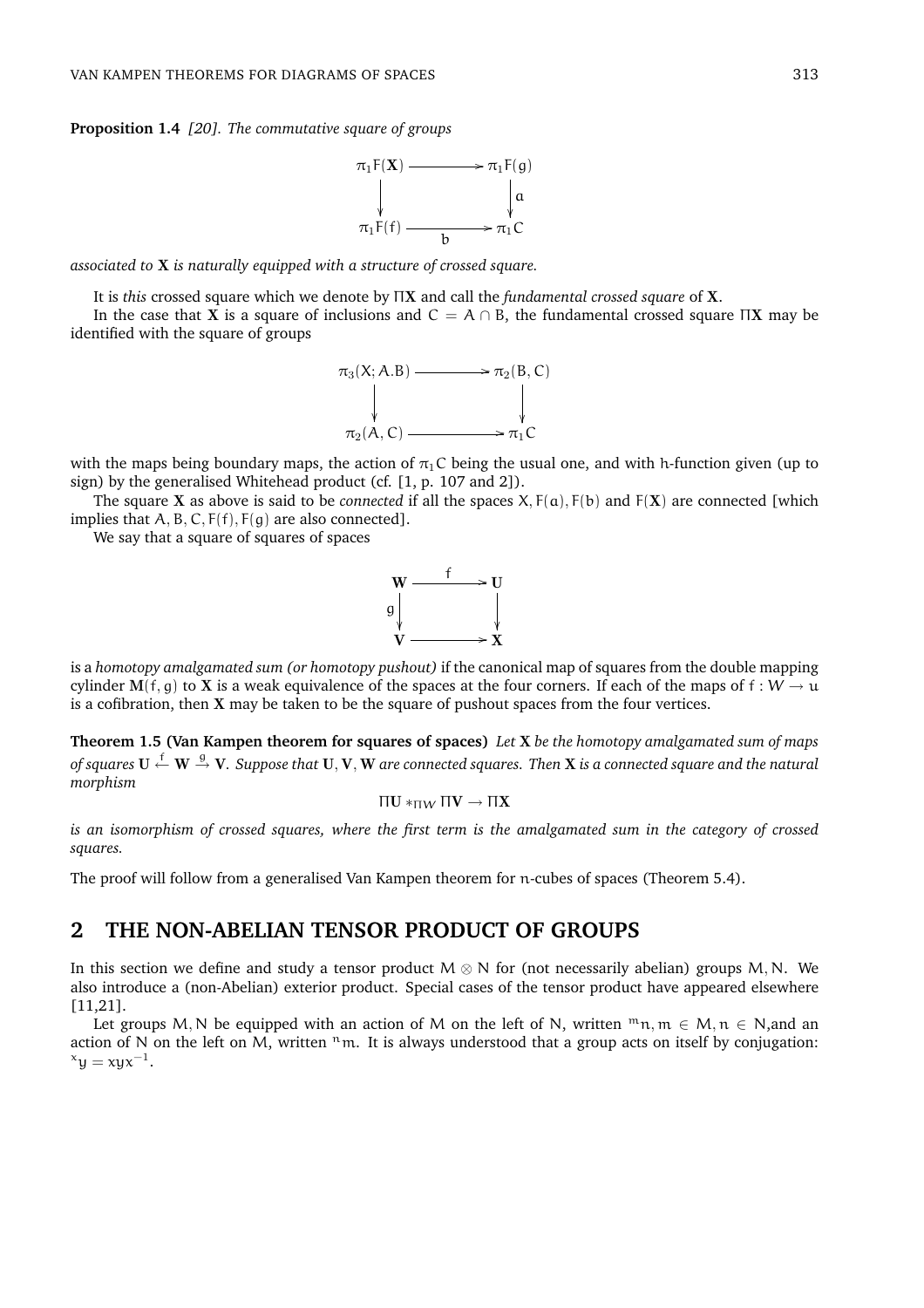**Definition 2.1** The *tensor product* M  $\otimes$  N is the group generated by symbols m  $\otimes$  n, with relations (a) mm'  $\otimes$  n =  $\left(\text{mm}'\text{m}^{-1}\otimes^{\text{m}}\text{n}\right)\left(\text{m}\otimes\text{n}\right)$ (a')  $m \otimes nn' = (m \otimes n)(nm \otimes nn'n^{-1})$ for all  $m, m' \in M, n, n' \in N$ .

**Definition 2.2** Let M, N be as above, and let L be a group. A *crossed pairing (or biderivation)* from  $M \times N$  to L is a function  $h : M \times N \rightarrow L$  such that

(a)  $h(mm', n) = h(^{m}m', ^{m}n)h(m, n)$ 

 $(a')h(m,nn') = h(m,n)h(^nm, n,n')$  for all  $m,m' \in M, n,n' \in N$ .

Clearly the function  $M \times N \to M \otimes N$ ;  $(m, n) \to m \otimes n$ , is the universal crossed pairing in the sense that any crossed pairing  $h : M \times N \to L$  determines a unique homomorphism  $h^* : M \otimes N \to L$  such that  $h^*(m \otimes n) = h(m, n).$ 

Given the actions of M, N as above, the free product M  $*$  N acts on both M and N. If m, m'  $\in$  M, n, n'  $\in$  N, then

$$
^{(n m)}m' = {}^{n}m m' {}^{n}m^{-1} = {}^{n}(m^{n^{-1}}m'm^{-1})
$$

$$
= {}^{n m n^{-1}}m'
$$

and similarly

$$
({}^{\mathfrak{m}}\mathfrak{n})\mathfrak{n}'=\left.{}^{\mathfrak{m}\mathfrak{n}\mathfrak{m}^{-1}}\mathfrak{n}'.
$$

In all our applications, the actions will be compatible in the sense that

$$
^{(^{m}n)}m' = \ ^{m n\, m^{-1}}m', \quad ^{(^{n}\,m)}n' = \ ^{n\, m\, n^{-1}}n'
$$

for all  $m, m', \in M, nn' \in N$ .

Some special cases of the following consequences of the rules are essentially found in [11].

**Proposition 2.3** *Let* M, N*, be groups equipped with compatible actions on each other.*

*(a) The free product* M ∗ N *acts on* M ⊗ N *so that*

 $P(m \otimes n) = Pm \otimes Pn$ ,  $m \in M$ ,  $n \in N$ ,  $p \in M * N$ .

*(b) There are homomorphisms*

$$
\lambda: M\otimes N\to M, \lambda': M\otimes N\to N
$$

such that  $\lambda'(\mathfrak{m} \otimes \mathfrak{n}) = \mathfrak{m}^{\mathfrak{n}} \mathfrak{m}^{-1}, \lambda(\mathfrak{m} \otimes \mathfrak{n}) = \mathfrak{m} \mathfrak{n} \mathfrak{n}^{-1}.$ 

- *(c) The homomorphisms* λ, λ <sup>0</sup> *with the given actions, are crossed modules.*
- *(d) If*  $l$  ∈  $M$  ⊗  $N, m'$  ∈  $M, n'$  ∈  $N$ *, then*

$$
(\lambda l) \otimes n' = l^{n'} l^{-1}
$$

$$
m' \otimes \lambda l = {}^{m'} l l^{-1}.
$$

- (e) The actions of M on Ker  $\lambda'$ , N on Ker  $\lambda A$ *, are trivial.*
- (f) If  $l, l' \in M \otimes N$ *, then*

 $[\iota, \iota'] = \lambda \iota \otimes \lambda' \iota'$ and in particular  $[{\mathfrak m}\otimes {\mathfrak n}, {\mathfrak m}'\otimes {\mathfrak n}']=({\mathfrak m}^{\vert {\mathfrak n}}{\mathfrak m}^{-1})\otimes({\mathfrak m}'{\mathfrak n}'{\mathfrak n}'^{-1}).$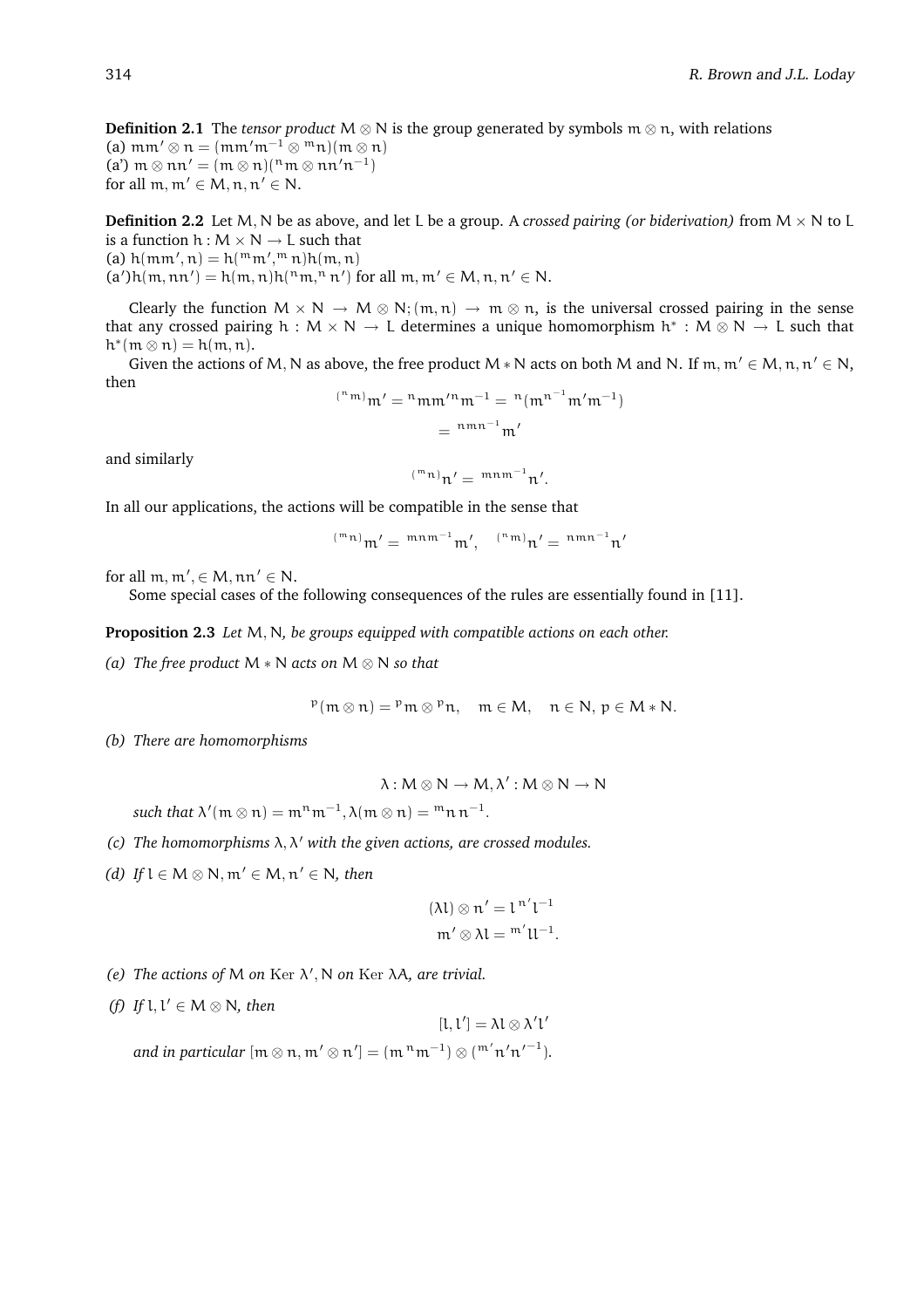**Proof** The proofs of (a),(b) are straightforward, using the universal property. We emphasise that compatibility is required for both (a) and (b) (the first of these was pointed out to us by P. J. Higgins). The only non-trivial verification for (c) is the second axiom of crossed modules for  $\lambda$  (and  $\lambda'$ ). The trick is to expand mm'  $\otimes$  nn' in two ways, which gives

$$
{}^{mn}(\mathfrak{m}' \otimes \mathfrak{n}')(\mathfrak{m} \otimes \mathfrak{n}) = (\mathfrak{m} \otimes \mathfrak{n})^{\mathfrak{n} \mathfrak{m}}(\mathfrak{m}' \otimes \mathfrak{n}').
$$

This implies  $U'l^{-1} = \lambda^l l'$  for  $l = m \otimes n, l = m' \otimes n'.$  The general case follows.

The general case of (d) follows from the case  $l = m \otimes n$ . For the proof of the first formula we note that

$$
\lambda(m \otimes n) \otimes n' = (m^n m^{-1}) \otimes n'
$$
  
\n
$$
= {}^m({}^n m^{-1} \otimes n')(m \otimes n')
$$
  
\n
$$
= {}^{m}n(m^{-1} \otimes n^{-1}n'n)(m \otimes n')
$$
  
\n
$$
= {}^m(m^{-1} \otimes n)^{-1} {}^m(m^{-1} \otimes n'n)(m \otimes n')
$$
  
\n
$$
= (m \otimes n) {}^m(m^{-1} \otimes n') {}^{mn'}(m^{-1} \otimes n)(m \otimes n')
$$
  
\n
$$
= (m \otimes n) (m \otimes n')^{-1} {}^{mn'}(m^{-1} \otimes n)(m \otimes n')
$$
  
\n
$$
= (m \otimes n) {}^{n'm}(m^{-1} \otimes n)
$$
  
\n
$$
= (m \otimes n) {}^{n''}(m \otimes n)^{-1}
$$

The proof of the second formula is similar.

The proofs of (e),(f) are now trivial.  $\square$ 

The Abelianisation of a group G is written  $G^{ab}$ .

**Proposition 2.4** *If* M *acts trivially on* N *and* N *acts trivially on* M*, then*

$$
M\otimes N=M^{ab}\otimes_{\mathbb{Z}}N^{ab},
$$

*where*  $\otimes_{\mathbb{Z}}$  *is the usual tensor product of Abelian groups.* 

**Proof** From (b)and (e) of Proposition 2:3, one deduces that M and N act trivially on  $M \otimes N$ . It is well known that in this case the presentation of Definition 2.1 gives the group  $M^{ab} \otimes_{\mathbb{Z}} N^{ab}$ .

As a special case, consider a group G acting on itself by conjugation, as usual.

**Proposition 2.5 (11)** *. The commutator map* G × G → G *defines a homomorphism* κ : G ⊗ G → G*. Then* G ⊗ G*, with the given action of* G*, becomes a crossed* G*-module in which* G *acts trivially on* Ker κ*. If* G *is perfect,*  $(G = [G, G])$ , then  $\kappa : G \otimes G \rightarrow G$  *is the universal central extension.* 

**Proof** The first two statements are immediate from the definitions and Proposition 2.3. Let  $p : E \rightarrow G$  be a central extension, and let  $g \mapsto g'$  be a set theoretic section of p. The function  $G \times G \to E$ ,  $(g, h) \mapsto [g', h']$ , is a crossed pairing and so defines a homomorphism  $\phi$ : G  $\otimes$  G  $\rightarrow$  E such that  $p\phi = \kappa$ . If G is perfect, then so also is G  $\otimes$  G, by (f) of Proposition 2,3, and then the map  $\phi$  of extensions over G is unique.

There are well-known calculations of universal central extensions of perfect groups. We now state some calculations of tensor products.

**Example 2.6** (a) Let  $D_m$  be the dihedral group with generators x, y and relations  $x^2 = y^m = xyxy = 1$ . We include the case m = 0, when y is of infinite order, and write  $\mathbb{Z}_m = \mathbb{Z}/m\mathbb{Z}$ . Let  $T_m = D_m \otimes D_m$ .

m odd: then  $T_m$  is isomorphic to  $\mathbb{Z}_2 \times \mathbb{Z}_m$  with factors generated by  $x \otimes x$ ,  $x \otimes y$  respectively.

m even: then  $T_m$  is isomorphic to  $\mathbb{Z}_2 \times \mathbb{Z}_m \times \mathbb{Z}_2 \times \mathbb{Z}_2$  with factors generated by  $x \otimes x, x \otimes y, y \otimes y$  and  $(x \otimes y)(y \otimes x)$  respectively. (Details of this and other calculations may be found in [7].)

**2.7** We now relate G ⊗ G to more familiar constructions. Let G ∧ G be obtained from G ⊗ G by imposing the additional relations  $g \otimes g = 1$  for all  $g \in G$ . The image of  $g \otimes h$  in  $G \wedge G$  is written  $g \wedge h$ . Proposition 2.3 shows that  $G \wedge G$  is isomorphic to the group written  $(G, G)$  in [23]. The commutator map induces a homomorphism  $\kappa'$ :  $G \wedge G \rightarrow G$ , and the results of [23] show that there is an exact sequence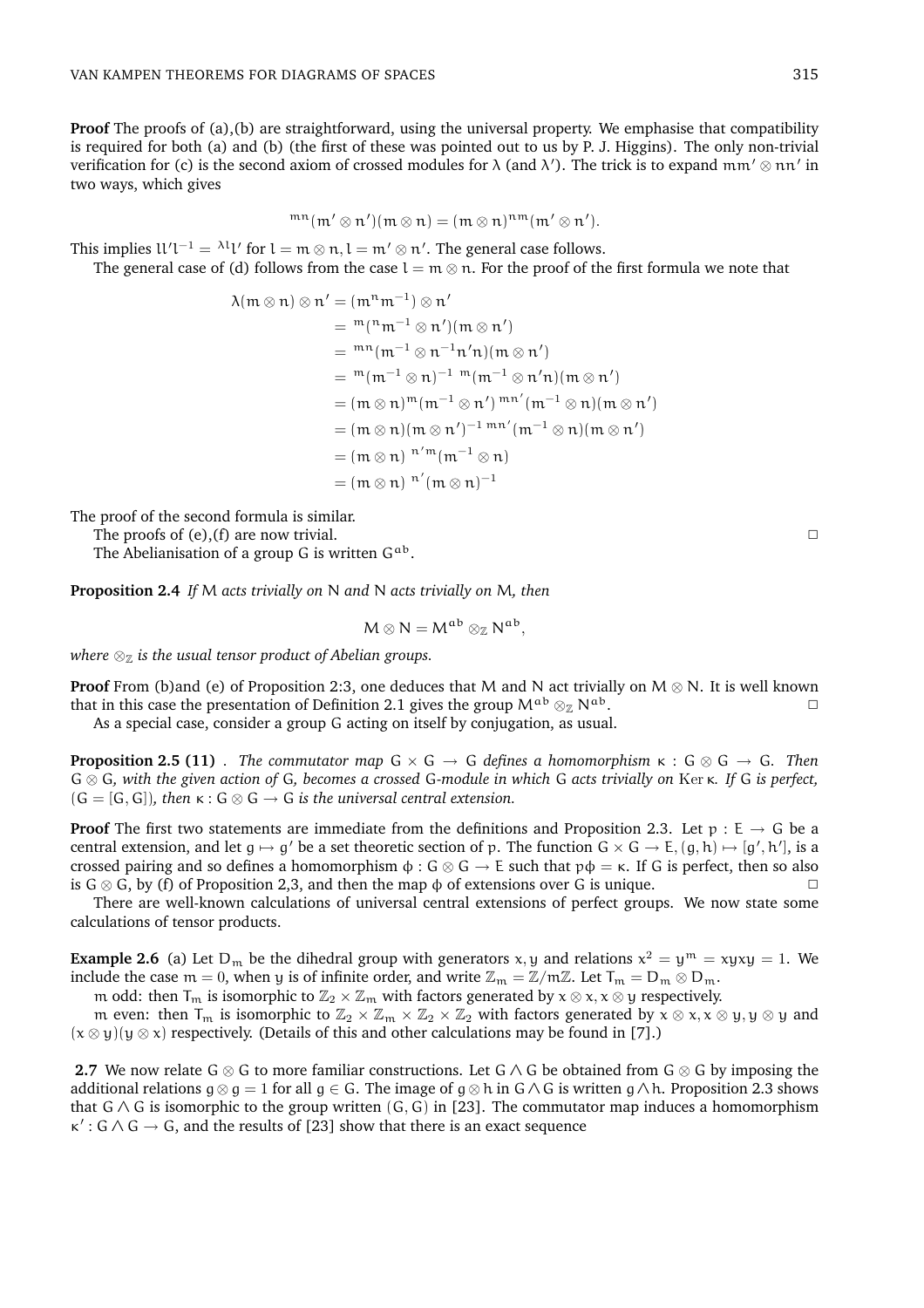$$
0 \to H_2(G) \to G \wedge G \xrightarrow{\kappa'} G. \tag{2.8}
$$

In order to analyse the kernel of G  $\otimes$  G  $\rightarrow$  G  $\wedge$  G we use Whitehead's Γ-functor [30] which is the "universal quadratic functor" from Abelian groups to Abelian groups. Let A be an Abelian group. Then  $\Gamma(A)$  is the Abelian group with generators  $\gamma a$ ,  $a \in A$ , and the following relations:

(i)  $\gamma(-\alpha) = \gamma(\alpha), \alpha \in A$ (ii) if  $\beta(a, b) = \gamma(a + b) - \gamma a - \gamma b$ ,  $a, b \in A$ , then  $\beta : A \times A \rightarrow \Gamma(A)$  is biadditive.

Let  $J_2(G) = \text{Ker}(\kappa : G \otimes G \to G)$ . Proposition 4.3 below implies that there is an exact sequence

$$
H_3(G) \to \Gamma(G^{ab}) \xrightarrow{\psi} J_2(G) \to H_2(G) \to 0,
$$
\n(2.9)

where  $\psi$  is determined by the map  $G \to G \otimes G$ ,  $g \mapsto g \otimes g$ . This result, together with (2.8), shows that if G is finite, or is a p-group, then so also is  $G \otimes G$ .

If G<sup>ab</sup> is free Abelian, then a basis for G<sup>ab</sup> determines a basis for  $\Gamma(G^{ab})$  which is mapped by  $\Gamma(G^{ab}) \stackrel{\psi}{\rightarrow}$  $G \otimes G \to G^{ab} \otimes G^{ab}$  into part of a basis for  $G \otimes G$ ; so in this case  $\psi : \Gamma(G^{ab}) \to G \otimes G$  is injective. This remark, with (2.8), shows that if G is a free group, then  $G \otimes G \cong [G, G] \times \Gamma(G^{ab})$ .

**2.10** For applications in §4 we need a generalisation of G  $\wedge$  G and of the exactness of (2.9) at  $J_2(G)$ . These applications involve a pair of crossed modules  $\mu : M \to P, \gamma : N \to P$  over the same group P. Then M and N act on each other via P, and the first crossed module rule implies that these actions are compatible. The second crossed module rule says precisely that the actions of M, N on themselves by conjugation are also given by action via P.

We consider the fibre product  $M \times_P N = \{(m, n) \in M \times N : \mu m = \nu n\}.$ 

**Definition 2.11** The (non-Abelian) exterior product M  $\wedge^P$  N is obtained from the tensor product M  $\otimes$  N by imposing the additional relations  $m \otimes n = 1$  for all  $(m, n) \in M \times_P N$ . The image of a general element  $m \otimes n$ in  $M \wedge^P N$  is written  $m \wedge n$ .

In order to analyse the kernel of  $M \otimes N \to M \wedge^P N$ , we consider the morphism  $(\lambda, \lambda') : M \otimes N \to M \times_P N$ . The latter group acts on  $M \otimes N$  via P, and  $(\lambda, \lambda')$  is a crossed module. The image of  $(\lambda, \lambda')$  is written  $(M, N)$ . It is normal in  $M \times_{P} N$ , and the quotient  $(M \times_{P} N)/\langle M, N \rangle$  is Abelian (and is even a P-module).

**Theorem 2.12** *There is an exact sequence*

$$
\Gamma(M\times_P N/\langle M,N\rangle)\stackrel{\psi}{\to} M\otimes N\to M\,\Lambda^P\ N\to 1,
$$

*where*  $\psi(\gamma(m, n)) = m \otimes n$ . Also  $\psi$  *has central image.* 

**Proof** Let  $\Psi : M \times_{P} N \to M \otimes N$  be the function  $(m, n) \mapsto m \otimes n$ ; then  $X = \text{Ker}(M \otimes N \to M \wedge_{P} N)$  is the subgroup generated by ImΨ. Also  $X \subseteq (Ker \lambda) \cap (Ker \lambda')$ . By Proposition 2.3, (i) X is central in M  $\otimes$  N and (ii) X is acted on trivially by M and by N. It follows easily that  $\Psi(m, n) = \Psi(m^{-1}, n^{-1}), (m, n) \in M \times_{P} N$ .

We now start the proof that Ψ induces a homomorphism on  $\Gamma(M\times_{P} N/(M, N))$ . Let  $(m, n), (u, v) \in M \times_{P} N$ . Expanding mu  $\otimes$  nv in two ways and using (i), (ii) and  $\mu$ m =  $\gamma$ n gives

$$
\mathfrak{m} \mathfrak{u} \otimes \mathfrak{n} \mathfrak{v} = \mathfrak{m}\{(\mathfrak{u} \otimes \mathfrak{n})(\mathfrak{m} \otimes \mathfrak{v})\}(\mathfrak{m} \otimes \mathfrak{n})(\mathfrak{u} \otimes \mathfrak{v}).
$$

It follows that:

(iii)  $(u \otimes n)(m \otimes v) \in X;$ 

(iv)  $mu \otimes nv = (u \otimes n)(m \otimes v)(m \otimes n)(u \otimes v);$  and

(v)  $(\text{mu} \otimes \text{nu})(\text{m} \otimes \text{n})^{-1}(\text{u} \otimes \text{v})^{-1} = (\text{u} \otimes \text{u})(\text{m} \otimes \text{v}).$ 

Suppose also  $l \in M \otimes N$ . Then by (iv) and Proposition 2.3

$$
m\lambda l\otimes n\lambda' l=l^nl^{-1}mll^{-1}(m\otimes n)[l,l]=m\otimes n.
$$

This proves that Ψ induces a function on  $(M \times_{P} N)/\langle M, N \rangle$ . We now have to prove that the defining relations for Γ are annihilated. This follows for the first from (i) and (ii) as above and for the second from (v) and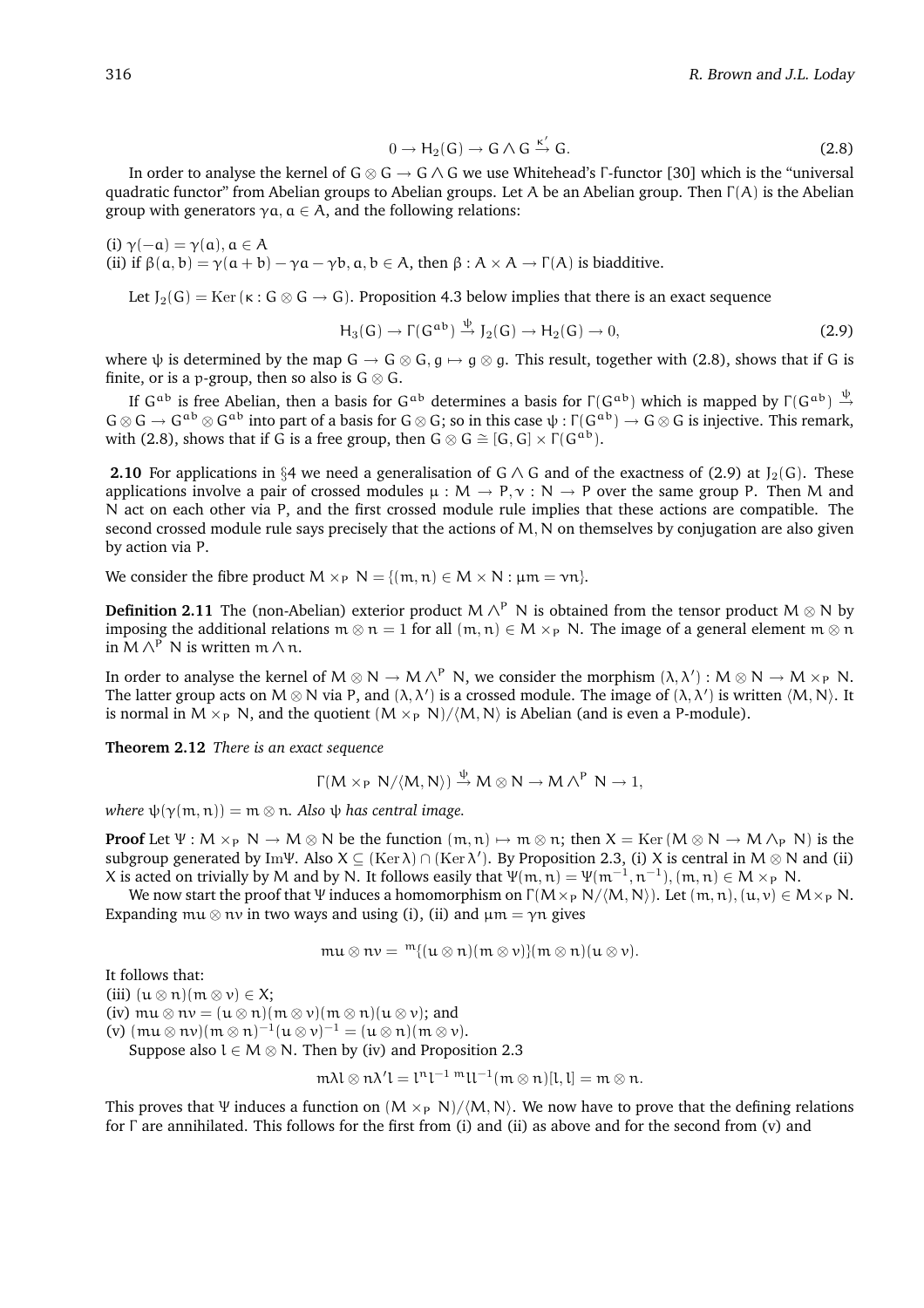**Lemma 2.13** *The function*

$$
W: (M \times_P N) \times (M \times_P N) \to M \otimes N
$$

$$
((m, n), (u, v)) \mapsto (u \otimes n)(m \otimes v)
$$

*is bimultiplicative.*

**Proof** Suppose also  $(m', n') \in M \times_{P} N$ . Then

$$
(u \otimes nn')(mm' \otimes v) = (u \otimes n)^{n}(u \otimes n')^{m}(m' \otimes v)(m \otimes v)
$$
  
=  $(u \otimes n)^{m}\{(u \otimes n)(m' \otimes v)\}(m \otimes v)$   
=  $\{(u \otimes n)(m \otimes v)\}\{(u \otimes n')(m' \otimes v)\}$ 

by (i), (ii) and (iii). The other rule is proved similarly. This completes the proof of Theorem 2.12.  $\Box$ 

**2.14** In order to use the tensor product in applications of the Van Kampen Theorem for crossed squares (Theorem 1.5) we need an alternative characterisation of  $M \otimes N$  when  $\mu : M \to P, \gamma : N \to P$  are crossed modules, and M, N act on each other via P.

**Proposition 2.15** *Let*  $\mu$  :  $M \to P$ ,  $\nu$  :  $N \to P$  *be crossed modules, so that*  $M$ ,  $N$  *act on both*  $M$  *and*  $N$  *via*  $P$ *. Then there is a crossed square*



where  $\lambda($  m  $\otimes$  n)  $=$  m  $^{\rm n}$  m $^{-1},$   $\lambda'$ (m  $\otimes$  n)  $=$   $^{\rm m}$  n  ${\rm n}^{-1},$  and  $\rm h$ (m, n)  $=$  m  $\otimes$  n. *This crossed square is 'universal' in the sense that it satisfies the following two equivalent conditions:*

*se that it sattspes the following two equivalent conditions:*<br>(1)If  $\begin{pmatrix} \mathrm{L} & \mathrm{M} \ \mathrm{N} & \mathrm{p} \end{pmatrix}$  is another crossed square (with the same μ, ν), then there is a unique morphism  $\overline{a}$  $\overline{a}$ 

$$
\begin{pmatrix} M\otimes N & M \\ N & P \end{pmatrix}\to \begin{pmatrix} L & M \\ N & P \end{pmatrix}
$$

*of crossed squares which is the identity on* M, N, P*.*

*(2) The following diagram of inclusions of crossed squares is a pushout in the category of crossed squares:*

$$
\begin{pmatrix} 1 & 1 \ 1 & P \end{pmatrix} \longrightarrow \begin{pmatrix} 1 & M \ 1 & P \end{pmatrix}
$$

$$
\begin{pmatrix} 1 & 1 \ N & P \end{pmatrix} \longrightarrow \begin{pmatrix} M \otimes N & M \ N & P \end{pmatrix}
$$

*where 1 denotes the trivial group.*

**Proof** The crossed square properties are immediate from Proposition 2.3. To prove the equivalence of (1) and (2) one notes that the functor (crossed squares)→(crossed modules),

$$
\begin{pmatrix} L & M \\ N & P \end{pmatrix} \mapsto \begin{pmatrix} M & P \end{pmatrix},
$$

preserves colimits since it has a right adjoint of the form  $(MP) \mapsto$  $\begin{pmatrix} M & M \\ P & P \end{pmatrix}$  with h-function of this last crossed square given by  $(m, p) \mapsto m^p m^{-1}$ . Similarly,  $\begin{pmatrix} L & M \\ N & P \end{pmatrix} \mapsto (NP)$  preserves colimits. (These functors have left adjoints and so also preserve limits.)

The verification of (1) is easy, since the morphism of crossed squares is uniquely determined by the crossed pairing h :  $M \times N \rightarrow L$ .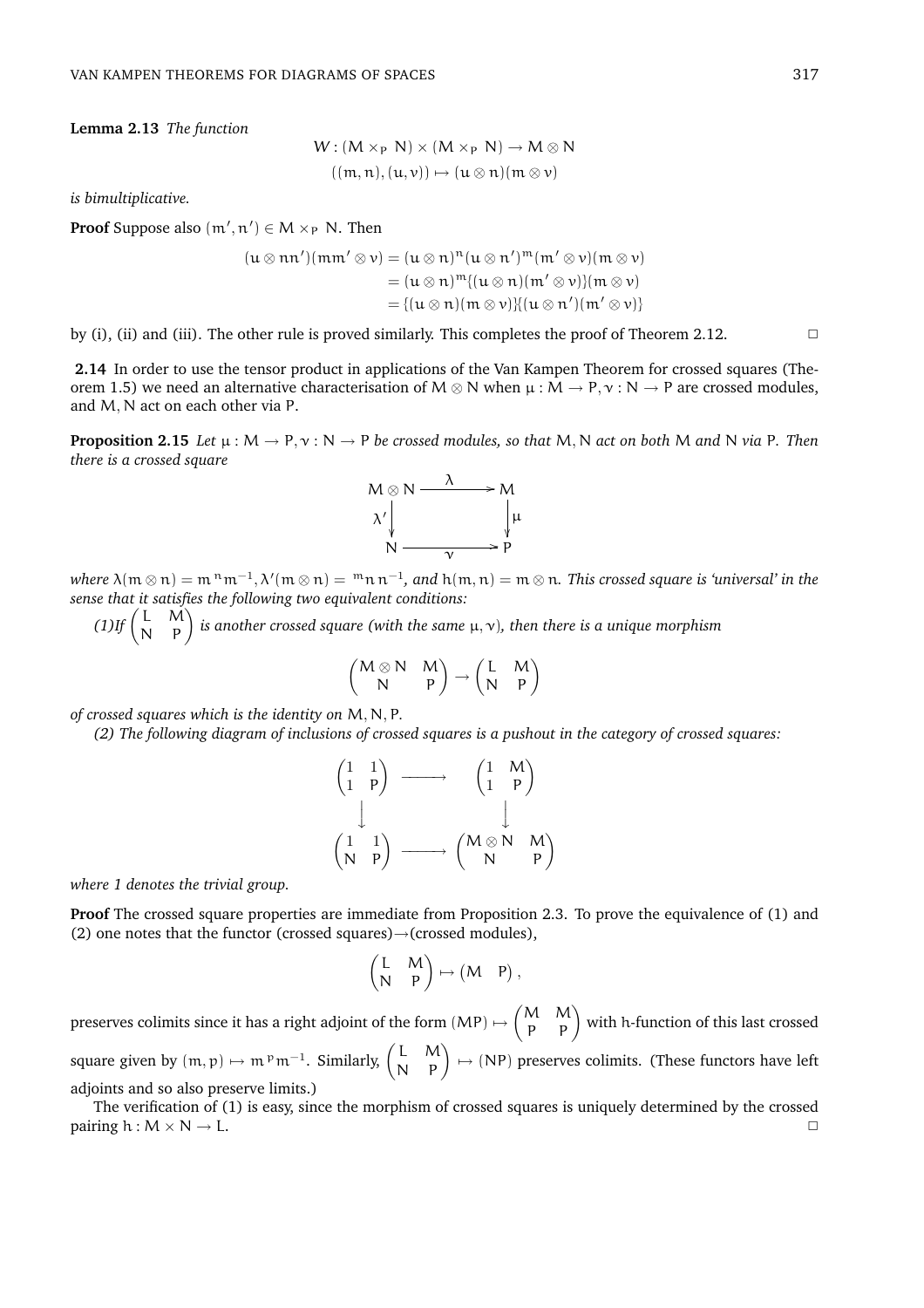**Remark 2.16** If M and N are groups which act on each other compatibly, then there is always a group P and crossed modules  $M \rightarrow P$  and  $N \rightarrow P$  such that the actions between M and N are obtained via P. The group P may be taken to be the free product M  $*$  N divided by the relations  $n_m = nmn^{-1}$ ,  $m_n = mmn^{-1}$ , for all  $m \in M$ ,  $n \in N$ . It is also a quotient of the semi-direct product  $M \rtimes N$ . If M, N are already crossed Q-modules, with actions on each other via Q, then P is isomorphic to the co-product crossed Q-module defined in [4].

# **3 OBSTRUCTIONS TO HOMOTOPICAL EXCISION IN LOW DIMENSIONS**

We now give some immediate applications of Theorem 1.5 and the non-Abelian tensor product.

**Theorem 3.1** *Suppose given a commutative square of maps*



*and let* F(f), F(g), F(X) *be the homotopy fibres of* f, g *and* X *respectively. Suppose that* X *is a homotopy pushout and* f, g *are connected maps. Then the space* F(X) *is connected and the crossed square*

$$
\Pi \mathbf{X} = \begin{pmatrix} \pi_1 F(\mathbf{X}) & \pi_1 F(g) \\ \pi_1 F(f) & \pi_1 C \end{pmatrix}
$$

*is universal. Hence the canonical map*

$$
\pi_1 F(f) \otimes \pi_1 F(g) \to \pi_1 F(\mathbf{X})
$$

*is an isomorphism.*

**Proof** This is immediate from Theorem 1.5 applied to the homotopy pushout of squares of maps

| $\begin{pmatrix} C & C \\ C & C \end{pmatrix}$ |  | $\begin{pmatrix} C & A \\ C & A \end{pmatrix}$ |                                                |
|------------------------------------------------|--|------------------------------------------------|------------------------------------------------|
| $\begin{pmatrix} C & C \\ B & B \end{pmatrix}$ |  |                                                | $\begin{pmatrix} C & A \\ B & X \end{pmatrix}$ |

and Proposition 2.15.

In terms of triad homotopy groups this result can be phrased as follows.

**Corollary 3.2** *Suppose in the homotopy pushout* **X** *of Theorem 3.1 that all the maps are inclusions and*  $C = A \cap B$ *. Let* C, A, B *be connected and let* (A, C),(B, C) *be* 1*-connected. Then the triad* (X; A, B) *is* 2*-connected and the canonical morphism given by the generalised Whitehead product*

$$
\pi_2(A,C)\otimes\pi_2(B,C)\to\pi_3(X;A,B)
$$

*is an isomorphism.*

For the generalised Whitehead product, see [1,2]. In another paper [9] we will generalise Corollary 3.2 to all dimensions and prove a general form of the Blakers-Massey triad connectivity theorem, with a determination of the critical group. In the particular case of the suspension triad (SX; C+X, C−X) we find the following (compare with [32]).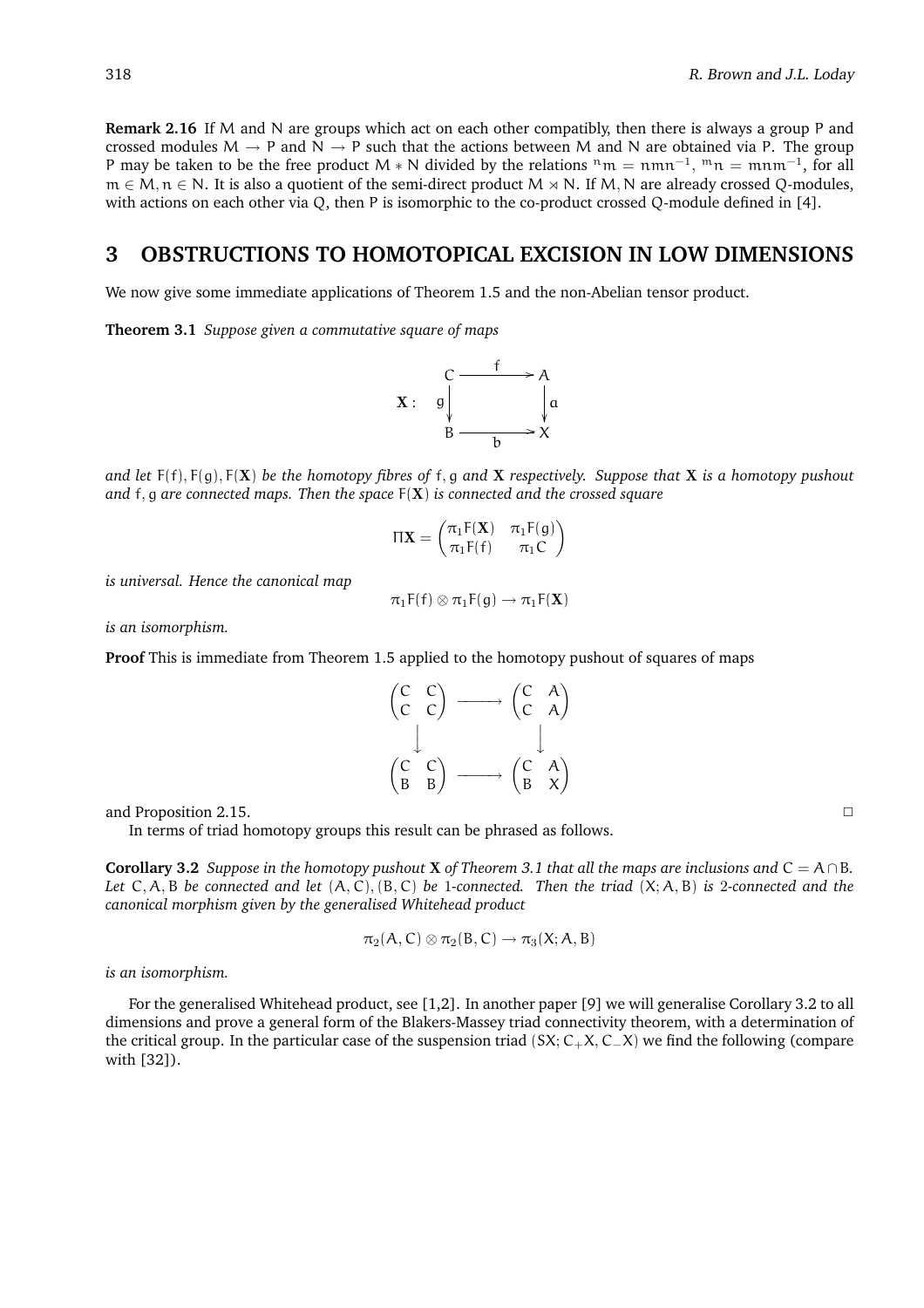**Proposition 3.3** *Let* X *be connected and let*  $G = \pi_1 X$ *. There is a commutative diagram with exact rows and in which the maps marked are isomorphisms.*



*Also* Coker  $j \approx H_2X$ . *If*  $\pi_2 X = 0$ *, then* 

$$
\pi_3(SX) \cong \mathrm{Ker}\, (\kappa: G \otimes G \to G).
$$

**Proof** This follows from Theorem 3.1 except for the facts involving  $\Gamma(G^{ab})$ , which are special cases of (4.1),  $(4.3)$  in the next section.  $\Box$ 

We will show elsewhere that if  $\pi_2X=0$ , then the map  $\Gamma(G^{ab})\stackrel{\psi}{\to}G\otimes G$  determines the first k-invariant of SX.

For our next result, recall that it is well known [28] that an amalgamation of  $K(\pi, 1)$ -spaces is still a  $K(\pi, 1)$ when the morphisms of groups involved are injective. Here we study the opposite case, when the morphisms of groups are surjective, thus continuing work of [4].

**Corollary 3.4** *Let* M, N *be normal subgroups of the group* P*, and form the homotopy amalgamated sum*



*Then the first homotopy groups of* X *are given by*

$$
\pi_1 X = P/MN, \quad \pi_2 X = (M \cap N)/[M, N] \quad \text{and}
$$

$$
\pi_3 X = \text{Ker}(M \otimes N \xrightarrow{\left[ , \right]} P).
$$

**Proof** The first equality follows from the classical Van Kampen theorem. The second equality was proved in [4;3.2] as a consequence of the Van Kampen theorem for maps. The third equality follows from the homotopy exact sequences of the fibrations

$$
F(a) \to K(P/M, 1) \to X,
$$

$$
F(X) \to F(g) \to F(a),
$$

and Theorem 3.1 since  $F(f) \simeq K(M, 1), F(g) \simeq K(N, 1).$ 

**Example 3.5** If  $X = S^1 = K(\mathbb{Z}, 1)$ , then either of these corollaries show that  $\pi_3 S^2 \cong \mathbb{Z} \otimes \mathbb{Z} \cong \mathbb{Z}$ . It is interesting to note that this well-known computation is obtained without using the Hopf fibration.

**Example 3.6** More generally, let X be a 1-dimensional CW-complex, so that  $\pi_1 X$  is a free group F. Then, from Corollaries 2.12 and 3.2 we obtain the well-known result  $\pi_3 SX \cong \Gamma F^{ab}$ .

**Example 3.7** As an example of a range of results not previously available, we give for the dihedral group  $D_m$ the formula  $\overline{z}$ 

$$
\pi_3 \text{SK}(D_m, 1) \cong \begin{cases} \mathbb{Z}_2 & \text{if m is odd} \\ (\mathbb{Z}_2)^4 & \text{if m is even.} \end{cases}
$$

This follows from example 2.6(a). Notice also that we have explicit generators for this homotopy group, namely  $x \otimes x$  if m is odd, and  $x \otimes x$ ,  $(x \otimes y)^{m/2}$ ,  $y \otimes y$ ,  $(x \otimes y)(y \otimes x)$  if m is even. It will be shown elsewhere that  $(x \otimes y)(y \otimes x)$  is the only non-trivial Whitehead product element.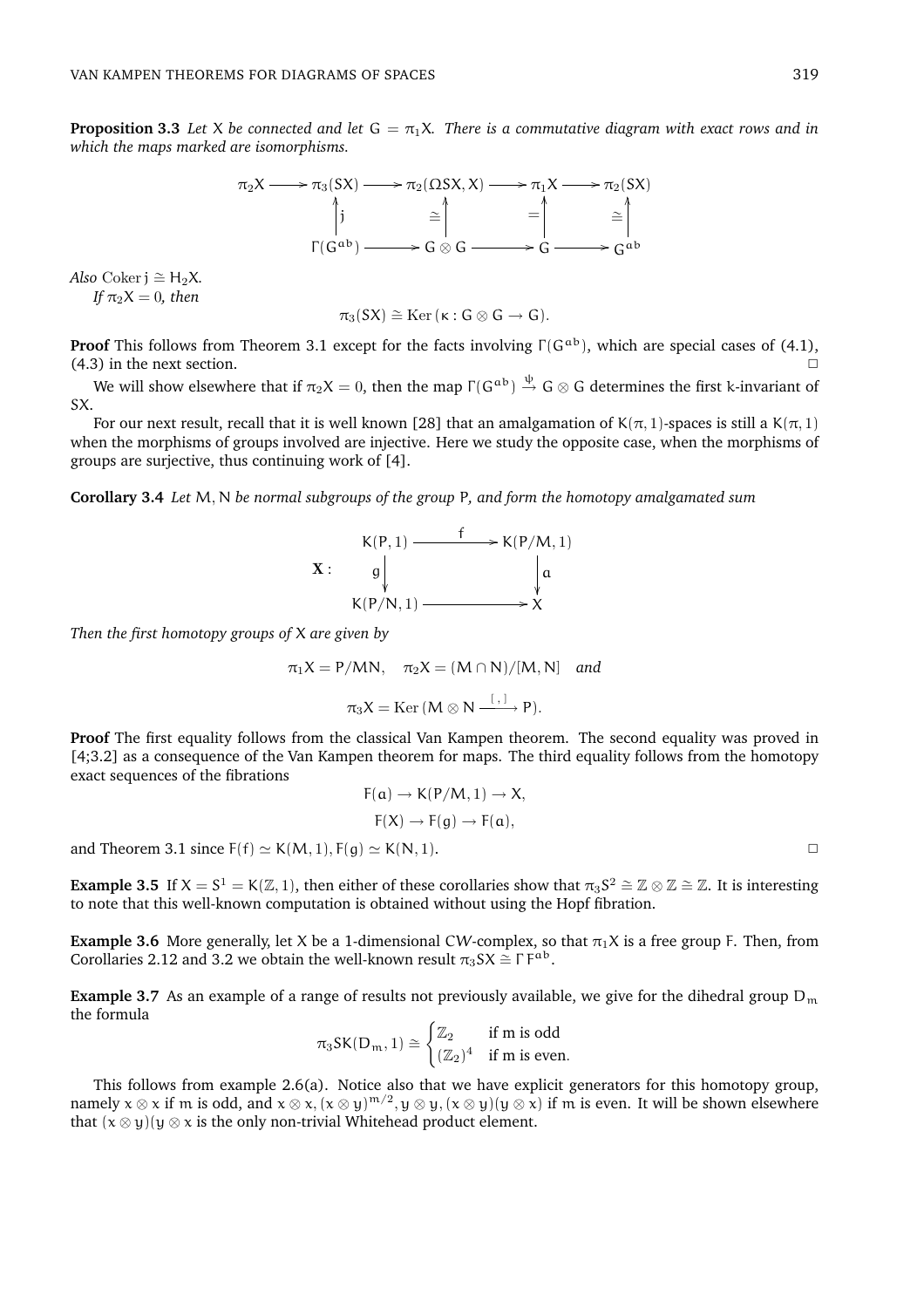### **4 APPLICATIONS TO THE HOMOLOGY OF DISCRETE GROUPS**

In this section, we obtain applications to the homology of discrete groups by applying the Mayer-Vietoris homology exact sequence to the homotopy amalgamated sum of  $K(\pi, 1)$ s used in Corollary 3.4. The transition from homotopy to homology is given by Whitehead's exact sequence30] for a connected space

$$
H_4\tilde{X}\to \Gamma_3 X\to \pi_3 X\stackrel{\omega}{\xrightarrow{\hspace*{1cm}}} H_3\tilde{X}\to 0
$$

where  $\tilde{X}$  is the universal cover of X and  $\omega$  is the Hurewicz map. Recall that Whitehead gives an isomorphism  $\Gamma_3 X \to \Gamma \pi_2 X$  induced by composition with the Hopf map  $\eta \in \pi_3 S^2$ .

**Lemma 4.1** *Suppose given a homotopy pushout*



*such that (a)* f *and* g *are connected maps, and (b) the maps*  $\pi_2F(f) \to \pi_2C$ ,  $\pi_2F(g) \to \pi_2C$  *are surjective. Let*  $M = \pi_1 F(f), N = \pi_1 F(g)$ , both considered as crossed modules over  $P = \pi_1 C$ . Then there is an isomorphism

$$
\pi_2 X \cong M \times_P N/\langle M, N \rangle
$$

*which leads to a commutative diagram*

$$
\begin{array}{ccc}\n\Gamma_3 \times & \longrightarrow & \pi_3 \times \\
\theta \downarrow \cong & & \downarrow \\
\Gamma(M \times_P N / \langle M, N \rangle) & \xrightarrow{\psi} & M \otimes N\n\end{array}
$$

*where* ξ *is the composition*

$$
\pi_3 X \stackrel{\partial}{\xrightarrow{\quad \quad}} \pi_2F(\mathfrak{a}) \stackrel{\partial'}{\xrightarrow{\quad \quad}} \pi_1F(X) \stackrel{\cong}{\xrightarrow{\quad \quad}} M \otimes N.
$$

**Proof** The isomorphism  $\delta : \pi_2 X \cong M \times_P N/(M,N)$  is proved in [4; 3.2] under the assumption that  $\pi_2 C = O$ . However, it is easy to see that the proof remains valid under the weaker assumption (b). The isomorphism θ is given by Whitehead's isomorphism Γ<sub>3</sub>X  $\cong$  Γπ<sub>2</sub>X and our isomorphism δ. The map ψ is determined by  $(m, n) \mapsto m \otimes n$  as in Theorem 2.11. The maps  $\partial$ ,  $\partial'$  are boundaries in the exact sequences of fibrations,and the isomorphism  $\pi_1F(X) \cong M \otimes N$  is given by Theorem 3.1. So the lemma follows from the more detailed

**Lemma 4.2** *Assume the conditions (a) and (b'): the map*  $\pi_2C \to \pi_2X$  *is trivial. Then there is a commutative diagram*

$$
\pi_2 X \xleftarrow{\delta'} M \times_P N \xrightarrow{\psi} M \otimes N
$$
  
\n
$$
\begin{array}{ccc}\n\downarrow & & \downarrow \\
\uparrow & & & \downarrow \\
\pi_3 X \xrightarrow{\delta} & \pi_2 F(\mathfrak{a}) \xrightarrow{\partial'} & \pi_1 F(\mathbf{X})\n\end{array}
$$

*in which*  $\eta^*$  *is given by composition with*  $\eta$  *and*  $\Psi$  *is*  $(m, n) \mapsto m \otimes n$ *.* 

**Proof** The function  $\delta'$  is a difference construction. It is well-defined by condition (b') which is implied by (b).

The proof is obtained by working in the universal example. So let  $(m, n) \in M \times_{P} N$ , and let S denote the suspension square

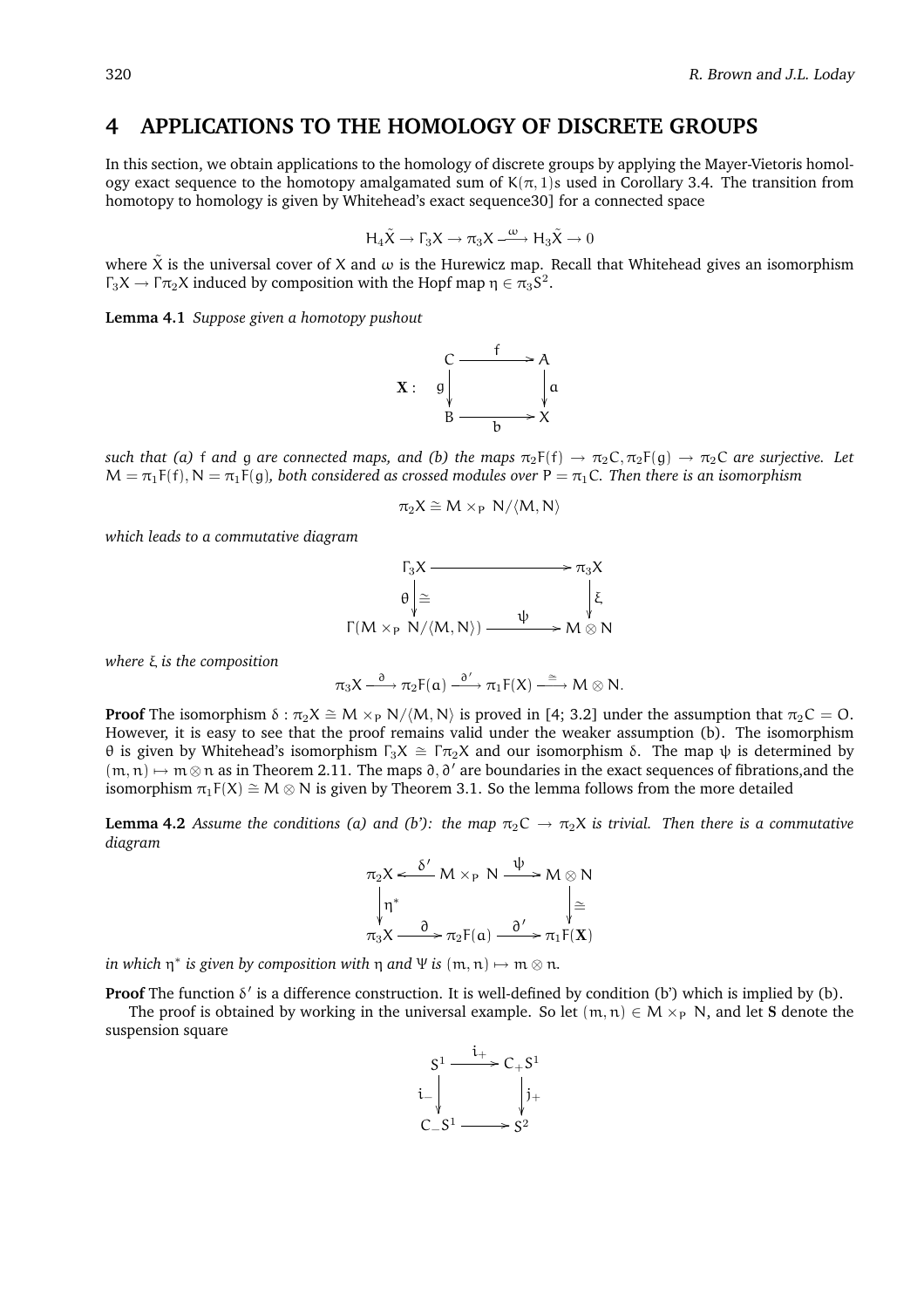Then there is a map of squares  $t:S\to X$  whose restrictions  $t_+:i_+\to f, t_-:i_-\to g, t:S^2\to X$  represent  $m,n$ and  $\delta'(m, n)$  respectively. Since t is a map of squares, the following diagram is commutative

$$
\pi_3 S^2 \xrightarrow{\partial} \pi_2 F(j_+) \xrightarrow{\partial'} \pi_1 F(S) \xrightarrow{\text{max}} \mathbb{Z} \otimes \mathbb{Z}
$$
\n
$$
\downarrow t_* \qquad \qquad \downarrow t_* \qquad \qquad \downarrow t_*
$$
\n
$$
\pi_3 X \xrightarrow{\partial} \pi_2 F(a) \xrightarrow{\partial'} \pi_1 F(X) \xrightarrow{\text{max}} M \otimes N
$$

In the upper line of isomorphisms,  $\partial \partial'(\eta) = 1 \otimes 1 \in \mathbb{Z} \otimes \mathbb{Z}$ . Hence in the lower line

$$
\partial' \partial \eta^* (\delta'(\mathfrak{m}, \mathfrak{n})) = \partial' \partial (\mathfrak{t}_*(\eta))
$$
  
=  $\mathfrak{t}_*(1 \otimes 1)$   
=  $\mathfrak{t}_{+*}(1) \otimes \mathfrak{t}_{-*}(1)$   
=  $\mathfrak{m} \otimes \mathfrak{n}$ .

**Proposition 4.3** *Suppose given the homotopy pushout* **X** *in which* f, g *are connected maps and*  $\pi_2 C = 0, \pi_2 A$  $\pi_3 A = 0, \pi_2 F(g) = 0$ . Then

$$
H_2\tilde{X} = M \times_P N/\langle M, N \rangle,
$$
  

$$
H_3\tilde{X} = \text{Ker}\left([,]: M \wedge^P N \to N\right).
$$

**Proof** The assumptions imply that

$$
\pi_3 X \cong \pi_2 F(\mathfrak{a}) \cong \mathrm{Ker}\, (\pi_1 F(X) \to \pi_1 F(\mathfrak{g})),
$$

so that in Lemma 4.1,  $\xi$  maps  $\pi_3X$  isomorphically to Ker(M⊗ N  $\rightarrow$  N). The result follows from Lemma 4.1 and Whitehead's exact sequence. ◯

**4.4** The previous results give immediately the exact sequence (2.9), which yields information on  $G \otimes G$  and  $G \wedge G$ . We now generalise the method.

Consider a homotopy pushout



where M, N are normal subgroups of a group P. We obtain a number of new results in the homology of groups by considering the Mayer-Vietoris sequence of X, and applying Proposition 4.3; we make the assumption  $P = MN$  to ensure that  $X = X$ . This gives us:

**Theorem 4.5** *Suppose given extensions of groups*

$$
1 \to M \to P \to Q \to 1,
$$
  

$$
1 \to N \to P \to R \to 1,
$$

*such that* P = MN. Let *V* be the kernel of the commutator map M  $\wedge^P$  N  $\rightarrow$  P. Then there is an exact sequence

$$
H_3P \to H_3Q \oplus H_3R \to V \to H_2P \to H_2Q \oplus H_2R
$$

$$
\to (M \cap N)/[M, N] \to P^{ab} \to Q^{ab} \oplus R^{ab} \to
$$

 $\theta$ .

This theorem extends by three terms an exact sequence of [4]. An application is given in [14].

 $\Box$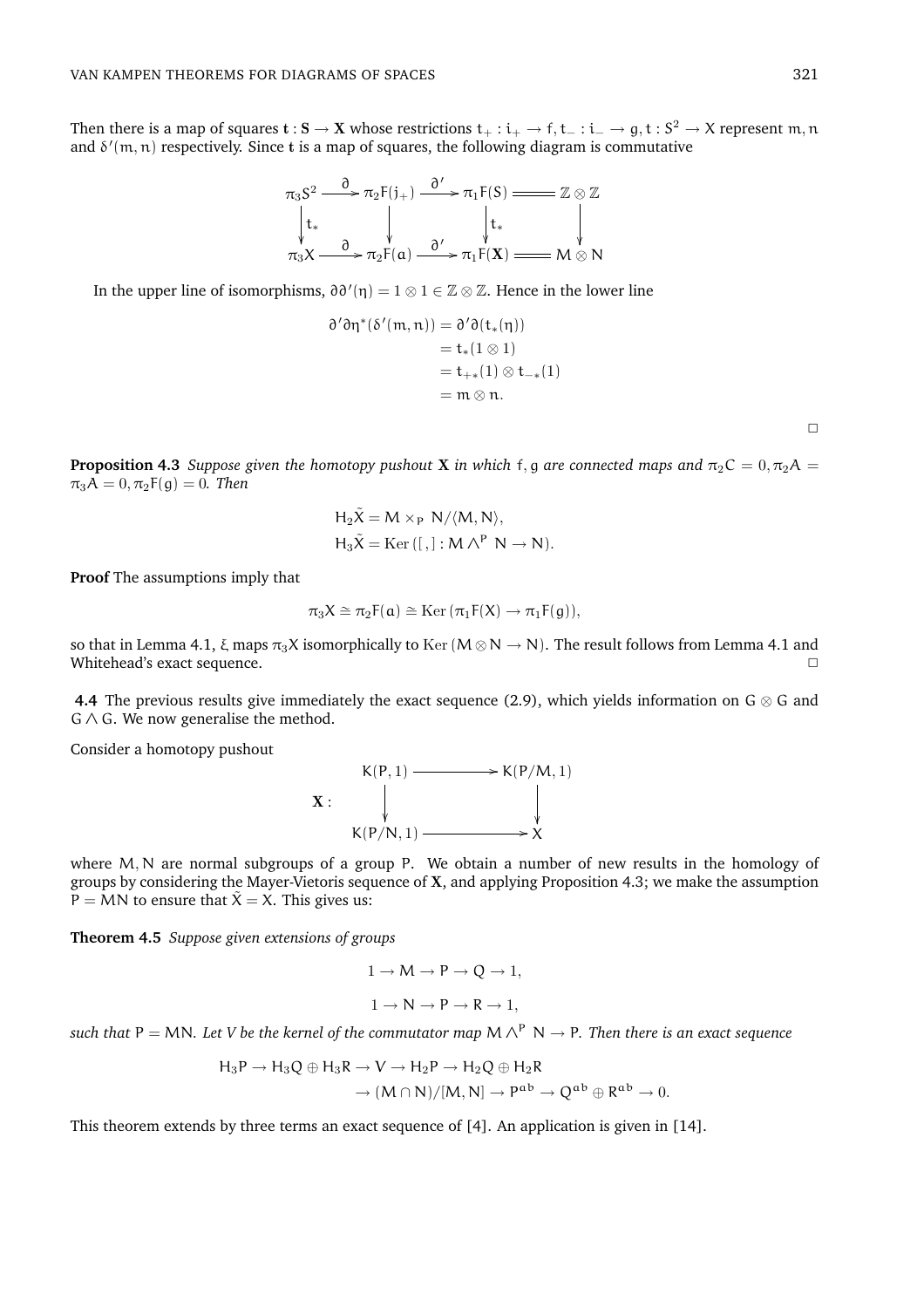**Corollary 4.6** *If*  $1 \rightarrow M \rightarrow P \rightarrow Q \rightarrow 1$  *is an extension of groups, then there is an exact sequence* 

$$
\text{H}_3\text{P} \rightarrow \text{H}_3\text{Q} \rightarrow \text{V} \rightarrow \text{H}_2\text{P} \rightarrow \text{H}_2\text{Q} \rightarrow M/[M,P] \rightarrow \text{P}^{ab} \rightarrow \text{Q}^{ab} \rightarrow 0,
$$

where  $V=$  K ${\rm er\,}([~,]:M\wedge^{\rm p}$   ${\rm P\,}\to$  P). *Further, if the extension is central then*  $V=M\wedge$   $_\Z$   ${\rm P}^{\rm ab}$ *, the quotient of*  $M \otimes_{\mathbb{Z}} P^{ab}$  *by the relations*  $m \otimes m = 0, m \in M$ .

**Corollary 4.7** *Let*  $1 \rightarrow M \rightarrow P \rightarrow Q \rightarrow 1$  *be a group extension for which*  $H_2P = H_3P = 0$ *, for example* P *is free. Then there are isomorphisms*

$$
H_2Q = \text{Ker}(M/[M, P] \to P^{ab}),
$$
  

$$
H_3Q = \text{Ker}\left([, ] : M \wedge^P P \to P\right).
$$

*Remarks* 1. The first formula in this corollary is essentially the Hopf formula. The second formula has been shown by J.-L. Loday to be related to Igusa's "pictures" [19].

2. An exact sequence of a type similar to that in Corollary 4.6 is given in [18, Theorem 2.3]. The sequence there is more general, in that it deals with homology with coefficients. On the other hand, a specific formula for the group V in terms of M and P is not given. An algebraic derivation of this formula for V is given in [13].

Finally, we give an exact sequence which generalises (2.9).

**Corollary 4.8** *Let*  $1 \to M \to P \to Q \to 1$  *be an extension of groups such that*  $H_2P = H_3P = H_4P = 0$ *, for example* P *is free. Then there is an exact sequence*

$$
H_4Q \to \Gamma(M/[M:P]) \stackrel{\psi}{\longrightarrow} \mathrm{Ker}\, ([\,,]: M \otimes P \to M) \to H_3Q \to 0.
$$

**Proof** We consider the homotopy pushout X of (4.4) with  $N = P, Q = P/M$ . The assumptions on P and the Mayer–Vietoris sequence of X, imply that  $H_4Q = H_4X$ ,  $H_3Q = H_3X$ . Whitehead's Γ-sequence for X and Corollary 3.4 give the result.  $\Box$ 

**4.9** Let G be a group. Then G gives rise to the tensor product G ⊗ G and its quotient G ∧ G discussed in 2.7. There is an intermediate group G∧G defined as being the quotient of G  $\otimes$  G by the (normal) subgroup generated by  $(g \otimes h)(h \otimes g)$  for all  $g, h \in G$ .

Because K(G, 1) is connected, the homotopy groups  $\pi_{2+k}(S^kK(G,1))$  stabilise from  $k=2$ ; in particular  $\pi_4(S^2\mathsf{K}(\mathsf{G},1)) = \pi_2^s(\mathsf{K}(\mathsf{G},1)).$ 

**Proposition 4.10** *In the following commutative diagram, the rows are exact:*

$$
0 \longrightarrow \pi_3(SK(G,1)) \longrightarrow G \otimes G \longrightarrow [G,G] \longrightarrow 1
$$
  
\n
$$
0 \longrightarrow \pi_2^s(K(G,1)) \longrightarrow G \widetilde{\wedge} G \longrightarrow [G,G] \longrightarrow 1
$$
  
\n
$$
0 \longrightarrow H_2G \longrightarrow G \wedge G \longrightarrow [G,G] \longrightarrow 1
$$
  
\n
$$
0 \longrightarrow H_2G \longrightarrow G \wedge G \longrightarrow [G,G] \longrightarrow 1
$$

**Proof** The first row is a particular case of Corollary 3.3. The third row [cf. (2.8)] is a special case of Corollary 4.6 with  $M = P = G$ .

For connected X, the commutative diagram

$$
H_3X \longrightarrow \Gamma_3SX \longrightarrow \pi_3SX \longrightarrow H_2X \longrightarrow 0
$$
  
\n
$$
\downarrow \alpha \qquad \qquad \downarrow \alpha' \qquad \qquad \downarrow
$$
  
\n
$$
H_3X \longrightarrow H_1(X, \pi_1^s) \longrightarrow \pi_2^sX \longrightarrow H_2X \longrightarrow 0
$$

is obtained by comparing Whitehead's sequence for SX with an exact sequence deduced from the Atiyah-Hirzebruch spectral sequence of stable homotopy. When  $X = K(G, 1)$ , the map  $\alpha : \Gamma(G^{ab}) \to G^{ab} \otimes \mathbb{Z}_2$  is given by  $\gamma g \mapsto g \otimes 1$ . It is surjective with kernel generated by  $\beta(g, h) = \gamma(g + h) - \gamma g - \gamma h$ . Therefore  $\alpha'$  is surjective with kernel generated by the image of  $\beta(q, h)$ . As the image of  $\gamma q$  in G  $\otimes$  G is  $q \otimes q$ , then  $\beta(q, h)$ maps to  $(h \otimes g)(g \otimes h)$  by  $\psi$ . This proves the exactness of the middle row.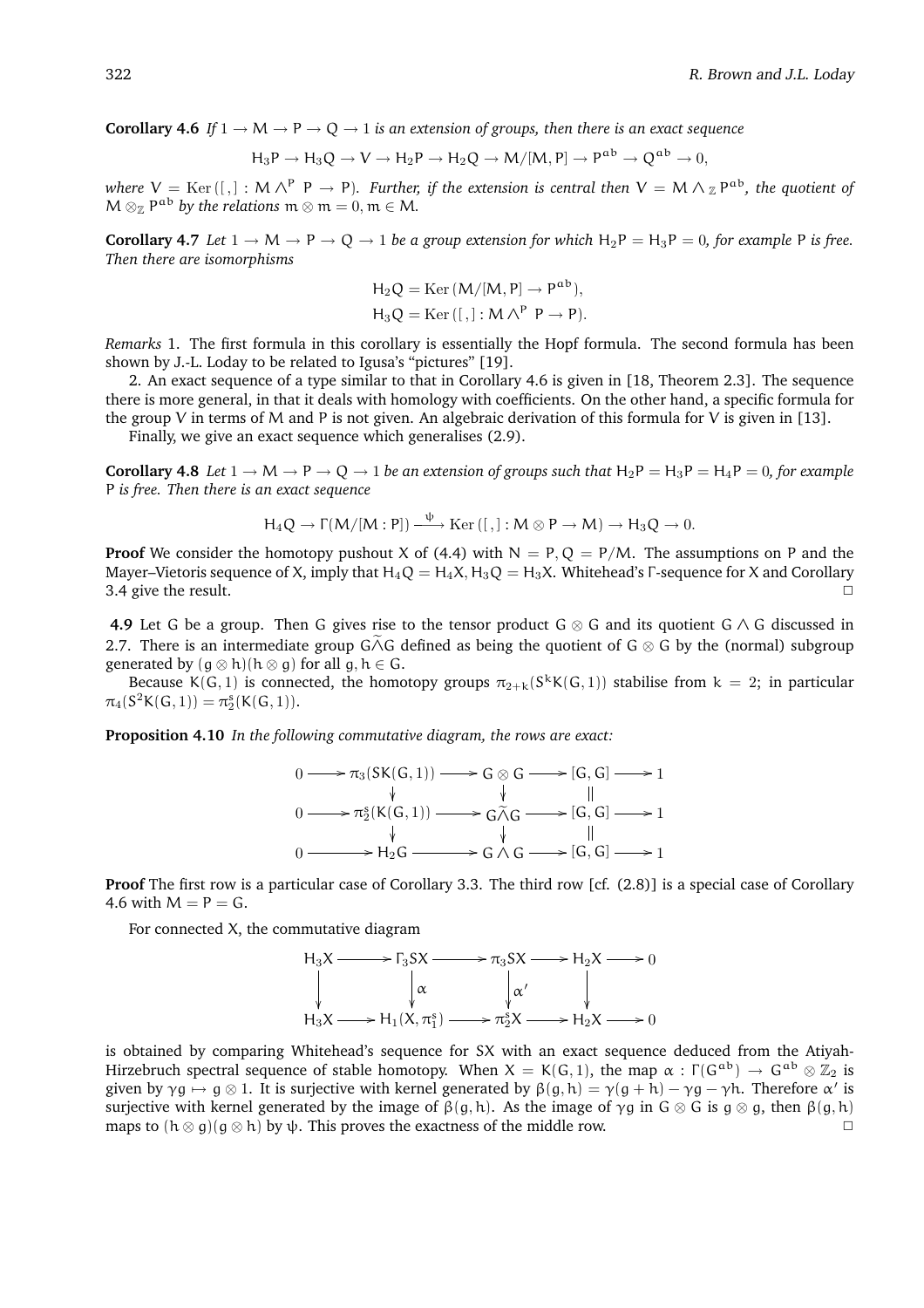### **5 THE GENERALISED VAN KAMPEN THEOREM**

In this section we state and prove the Van Kampen theorem for n-cubes of spaces in full generality (Theorem 5.4). The proof of this theorem is by induction on n, assuming the case  $n = 0$ , which is the classical theorem for the fundamental group of the union of connected spaces. In the general case, the role of the fundamental group is taken by the *fundamental cat<sup>n</sup>-group functor*, and so we start by recalling from [20] the notion of cat<sup>n</sup>-group.

At the end of this section it is shown that the case  $n = 2$  of theorem 5.4 implies our earlier Theorem 1.5, on which all our previous applications depend.

**Definition 5.1** [20]. A cat<sup>n</sup>-group  $(G; N_1, \ldots, N_n)$  is a group G together with n subgroups  $N_1, \ldots, N_n$  and  $2n$ homomorphisms  $s_i$  and  $b_i$  :  $G \rightarrow N_i$  satisfying

(a)  $s_i$  and  $b_i$  restrict to the identity on  $N_i$ ,

(b) [Ker  $s_i$ , Ker  $b_i$ ] = 1,

(c)  $s_i s_j = s_j s_i, b_i b_j = b_j b_i, s_i b_j = b_j s_i$  for  $i \neq j$ .

The group G is called the *big group* of the cat<sup>n</sup>-group. If condition (b) is not fulfilled then we call such a structure a *pre-cat*<sup>n</sup>-group. To any pre-cat<sup>n</sup>-group there is canonically associated a cat<sup>n</sup>-group, obtained by quotienting the big group by the commutator subgroups  $Ker s_i, Ker b_i$ ,  $i = 1, ..., n$ . The corresponding functor is denoted

**ass**: (pre-cat<sup>n</sup>-groups) $\rightarrow$ (cat<sup>n</sup>-groups).

This functor is clearly the identity when restricted to cat<sup>n</sup>-groups.

**5.2** In order to define formally an n-cube of spaces, we introduce the category {0, 1} associated to the ordered set  $0 < 1$ . Its n-fold product is written  $\{0, 1\}^n$ . We denote by 1 the multi-index  $(1, \ldots, 1)$ . We will use also the similarly defined category  $\{-1, 0, 1\}^n$ .

An *n-cube of spaces* **X** is an object of the functor category Fun({0, 1}<sup>n</sup>, Top<sup>∗</sup>). This category is a proper, closed model category in the sense of [3]. Thus, as shown in [12, Chap.3], for each n-cube of spaces X there is a natural embedding  $X \to \bar{X}$  such that (i) each map  $X(\alpha) \to \bar{X}(\alpha)$  is a homotopy equivalence with natural homotopy inverse; (ii)  $\bar{\bf X}$  is fibrant in the sense that for each  $\alpha \in \{0,1\}^n$  the canonical map  $\bar{\bf X}(\alpha)\to \lim_{\sigma>\alpha} \bar{\bf X}(\sigma)$ is a fibration. It is shown in [27] that such a fibrant n-cube  $\bar{X}$  may be extended to an n-cube of fibrations [20], that is a functor from  $\{-1,0,1\}^n$  to pointed spaces, also written  $\bar{X}$ , and such that for all k and  $\alpha \in$  $\overline{X}(-1,0,1]$ <sup>n</sup>  $\overline{X}(\alpha_1,\ldots,\alpha_{k-1},-1,\alpha_{k+1},\ldots,\alpha_n)$  is the fibre of the fibration  $\overline{X}(\alpha_1,\ldots,\alpha_{k-1},0,\alpha_{k+1},\ldots,\alpha_n) \rightarrow$  $\bar{\mathbf{X}}(\alpha_1,\ldots,\alpha_{k-1},1,\alpha_{k+1},\ldots,\alpha_n).$ 

Thus a 1-cube of spaces, which is just a map f :  $A \to X$ , is converted into the fibration  $F(f) \to \bar{A} \to X$ .

**5.3** For the statement of the generalised Van Kampen theorem we need three more ingredients. First the methods of [20] give a functor Π from fibrant n-cubes of spaces, and so composing with the functor  $X \mapsto \bar{X}$ gives a functor Π from n-cubes of spaces to cat<sup>n</sup>-groups; the definition of Π is recalled below. Second, an n-cube of spaces **X** is said to be *connected* if all the spaces  $\bar{\mathbf{X}}(\alpha)$ ,  $\alpha \in \{-1,0,1\}^n$  are connected. Third, for any non-empty set Λ, let  $\Lambda_{fin}$  denote the category of non-empty finite subsets of Λ, with maps the inclusions. Let  $U = \{U_\lambda\}_{\lambda \in \Lambda}$ be a covering of X such that each  $U_λ$  contains the base point of X. If  $σ$  is a non-empty finite subset of  $Λ$ , then  $U_{\sigma}$  denotes the intersection of the U<sub>λ</sub> for λ ∈ σ. If σ ⊂ τ then U<sub>τ</sub> ⊂ U<sub>σ</sub>, and so U determines a contra variant functor on  $\Lambda_{fin}$ . Hence colim<sup>σ</sup> U<sub>σ</sub> makes sense, as does colim<sub>σ</sub>  $\phi(U_\sigma)$  for any functorial construction φ on the  $\mathsf{u}_{\sigma}$ .

**Theorem 5.4 (Van Kampen theorem for cubical diagrams of spaces)** *Let* X *be an* n*-cube of spaces and let*  ${U_{\lambda}}_{\lambda \in \Lambda}$  *be an open covering of*  $X(1,\ldots,1)$ *. Each*  $U_{\sigma}$  *for*  $\sigma \in \Lambda_{fin}$  *determines by inverse image an n-cube of spaces* **U**<sub>σ</sub>. Suppose that each such **U**<sub>σ</sub> is a connected n-cube. Then the following hold:

- (C) *the* n*-cube* X *is connected, and*
- (I) *the natural homomorphism of cat*<sup>n</sup>*-groups*

$$
\operatorname{colim}_{\mathsf{cat}}^\sigma \Pi U_\sigma \to \Pi X = \Pi \operatorname{colim}^\sigma U_\sigma
$$

*is an isomorphism.*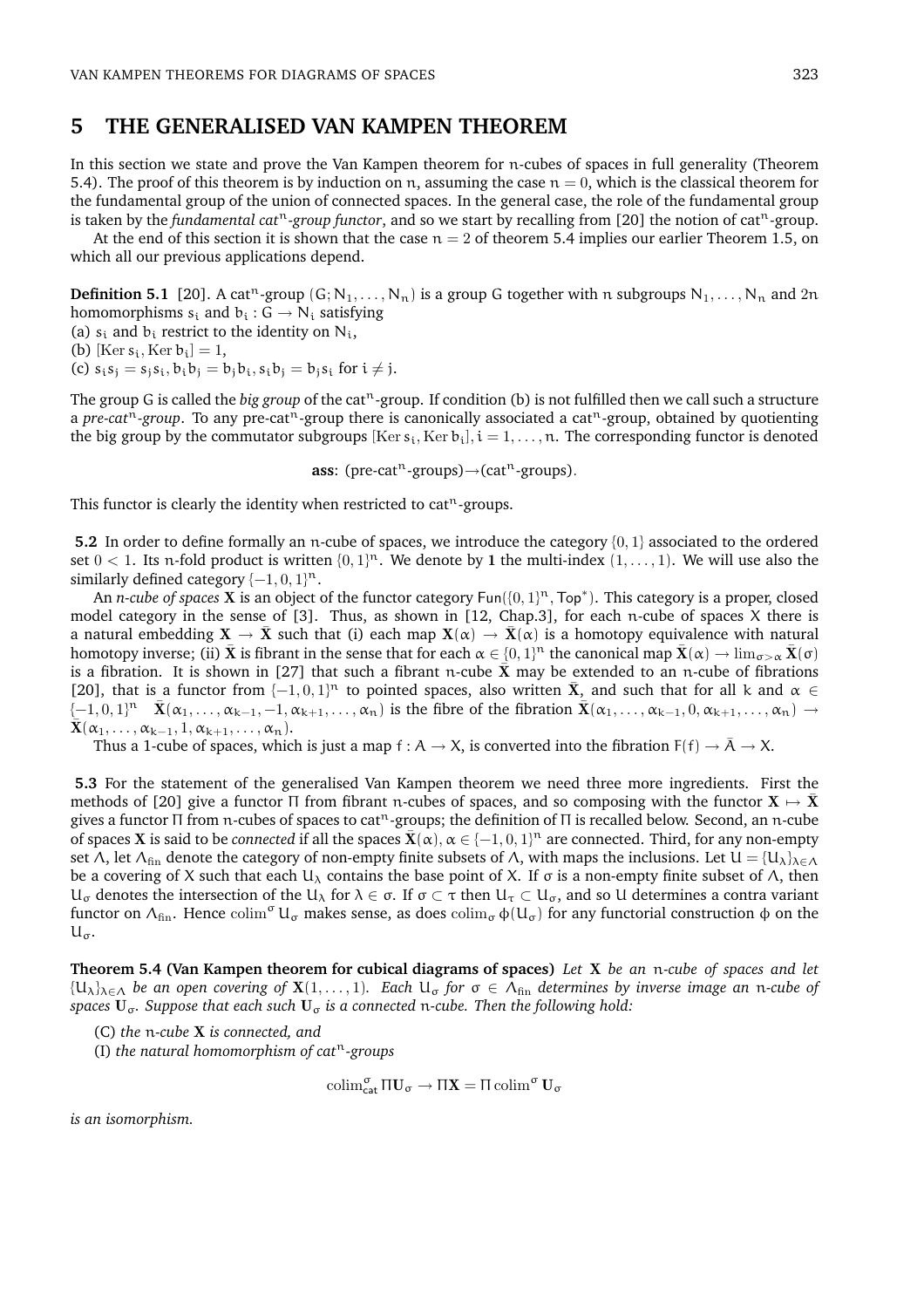$\Box$ 

The colimit on the left, denoted colim<sub>cat</sub>, is taken in the category of cat<sup>n</sup>-groups, while that on the right is in the category of n-cubes of spaces. The proof of the theorem occupies most of the rest of §5.

**5.5** As promised, we recall now the construction of the fundamental cat<sup>n</sup>-group functor.

$$
\Pi : (n - cubes of spaces) \to (catn-groups).
$$

Let f : A  $\to$  X be a map, and let  $\bar{f}$  :  $\bar{A}$   $\to$  X be the associated fibration. The fibre product of  $n + 1$  copies of  $\bar{A}$ over X is a space denoted  $E_n^f$ . These  $E_n^f$  form a simplicial space

$$
E_{\bullet}^f: \cdots \to \bar{A} \times_X \bar{A} \times_X \bar{A} \to \bar{A} \times_X \bar{A} \to \bar{A} = E_{\circ}^f.
$$

Let **X** be an n-cube of spaces, and let  $\bar{\bf X}$  be the associated fibrant n-cube of spaces. For  $\varepsilon \in \{-1,0,1\}$ , let  $\partial_n^{\varepsilon} \bar{X}$ denote the  $(n-1)$ -cube  $\alpha \mapsto \bar{\mathbf{X}}(\alpha, \varepsilon)$ . Then  $\bar{\mathbf{X}}$  determines a map of  $(n-1)$ -cubes  $\partial_n^0 \bar{\mathbf{X}} \to \partial_n^1 \bar{\mathbf{X}}$  in direction n and at each index  $\alpha \in \{0,1\}^{n-1}$  this fibration is replaced by the simplicial space constructed as above by taking iterated fibre products. This gives an  $(n - 1)$ -cube of simplicial spaces, written  $S_n\bar{X}$  such that for each  $m \geq 0$ the  $(n-1)$ -cube of spaces  $(\mathcal{S}_n\bar{\mathbf{X}})_m$  is fibrant. For each  $m \geq 0$  we can do the same process in direction  $n-1$  to obtain an  $(n-2)$ -cube of simplicial spaces denoted  $(\mathcal{S}_{n-1} \mathcal{S}_n \bar{\mathbf{X}})_{\bullet m}$ , i.e., an  $(n-2)$ -cube of bisimplicial spaces. By iterating this process, we end up with an n-simplicial space

 $Simp X = S_1 \dots S_n \overline{X}$ .

Taking the fundamental group  $\pi_1$  gives an n-simplicial group

 $\pi_1$ Simp **X**.

We focus our attention on the particular group  $G = (\pi_1 \text{Simp X})_1$  because it is the big group of a cat<sup>n</sup>-group  $(G; N_1, \ldots, N_n)$  such that

$$
N_i=(\pi_1\text{Simp}\,\mathbf{X})_{1...101...1}
$$

with 0 at the ith place and with  $s_i, b_i : G \to N_i$  determined by the face maps  $\partial_0, \partial_1$  of the ith simplicial structure. We denote this cat<sup>n</sup>-group by  $\wedge_{\pi_1}$ Simp X, and call it the *fundamental cat<sup>n</sup>-group* of the n-cube X, written

$$
\Pi \mathbf{X} = {}^{\wedge} \pi_1 \mathsf{Simp}\, \mathbf{X}.
$$

*Remark. A priori,* ∧ should be considered as a functor from simplicial groups to precat<sup>n</sup>groups. However, in the particular case of Simp X this precat<sup>n</sup>-group, is indeed a cat<sup>n</sup>-group as proved in [20]. For  $n = 1$  this fact is equivalent to a result of Whitehead [see(1.1) and the remark after (5.7) below]. The advantage of fibrant n-cubes is that the fibrant condition is preserved under the various pull-back constructions used in [20].

The main point of the proof of Theorem 5.4 relies on some preliminary results which we now give.

**Lemma 5.6** . Let  $f : A \to X$  be a connected map and let  $E_{\bullet}^f$  be the associated simplicial space. Then *(a) the Moore complex of the simplicial group is*

$$
\cdots 1 \to 1 \to \pi_1 F \stackrel{\mu}{\to} \pi_1 A,
$$

*(b)* the group  $\pi_1E_2^f$  is generated by degenerate elements, i.e. by the images of  $\pi_1E_1^f$  by the two degeneracy operators  $s_0$  *and*  $s_1$ .

**Proof** The fundamental group  $\pi_1 A$  of the total space of the fibration  $\bar{A} \to X$  acts on the fundamental group  $\pi_1 F$ of the fibre. Then  $\pi_1(E_n^f) = \pi_1(\bar{A} \times_X \bar{A})$  is isomorphic to the semi-direct product  $\pi_1 F \rtimes \pi_1 A$ . Similarly  $\pi_1(E_n^f) =$  $(\pi_1 F)^n \rtimes \pi_1 A$ . In low dimensions the face and degeneracy operators from  $\pi_1 E_1^f$  are given by  $d_1(m, n)$  =  $n, d_0(m, n) = \mu(m)n, s_1(m, n) = (m, 1, n), s_0(m, n) = (1, m, n).$ 

The Moore complex  $(\bar{G}_\bullet, \partial_n)$  (cf. [10,22]) of a simplicial group is defined by

$$
\bar{G}_n = \bigcap_{i=1}^n \mathrm{Ker}\, d_i
$$

and  $\partial_n$  is the restriction of  $d_0$  to  $\bar{G}_n$ .

The two statements are immediate from the above description of the simplicial structure of  $\pi_1{\rm E}^\texttt{f}_\bullet$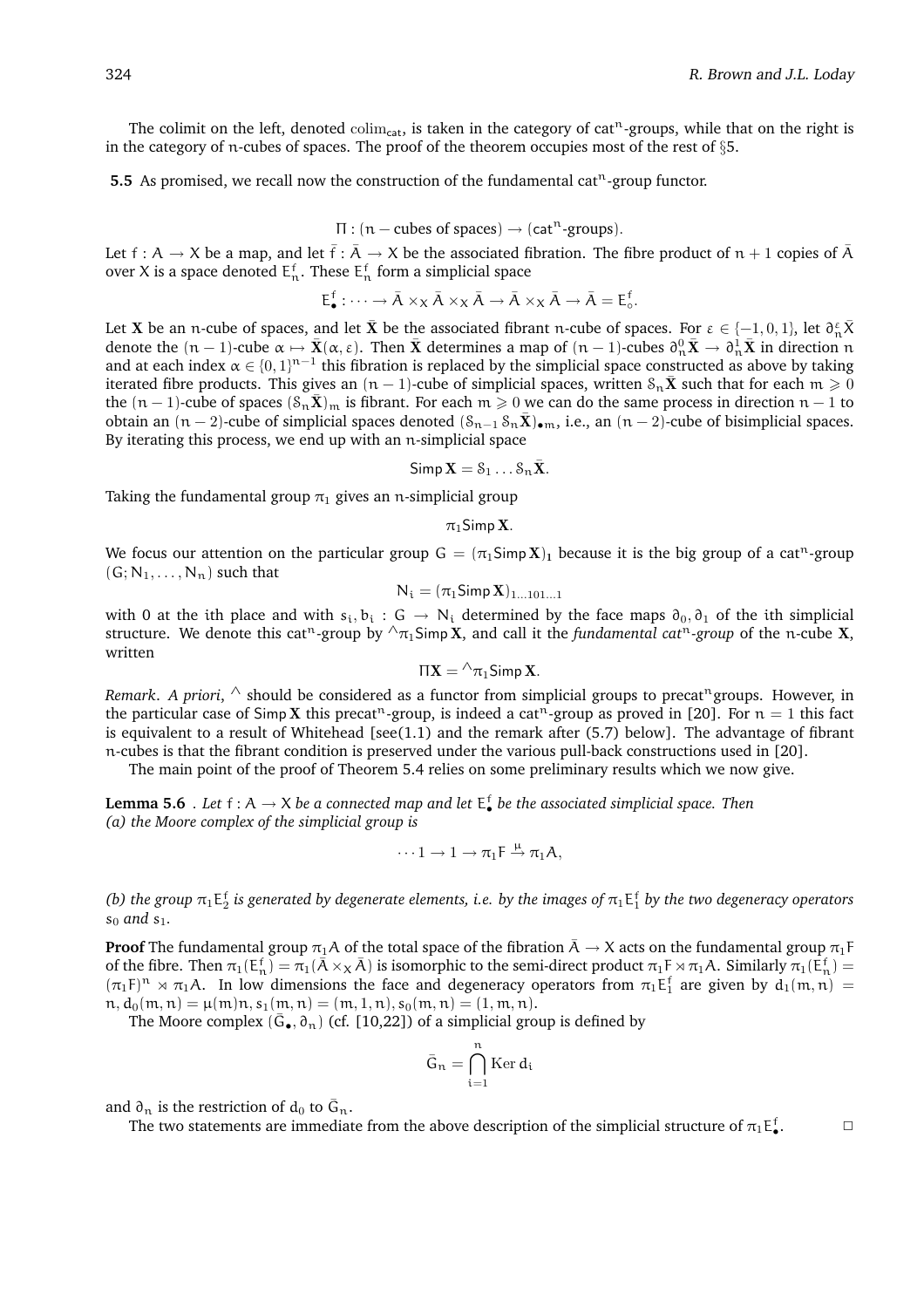**Lemma 5.7** Let G<sub>•</sub> be a simplicial group such that G<sub>2</sub> is generated by degenerate elements. Then in the Moore *complex of*  $G_{\bullet}$  *we have* Im  $\partial_2 = [\text{Ker } d_1, \text{ Ker } d_0]$ *.* 

**Proof** There are canonical isomorphisms  $G_1 = \bar{G}_1 \rtimes s_0 G_0$ , where  $\bar{G}_1 =$  Ker  $d_1$  and  $G_2 = (\bar{G}_2 \rtimes s_1 \bar{G}_1) \rtimes (s_0 \bar{G}_1 \rtimes s_1 \bar{G}_2)$  $s_0s_0G_0$ ) where  $\bar{G}_2 =$  Ker  $d_1 \cap$  Ker  $d_2$ . Hence any element in  $G_2$  can be written uniquely  $z = \bar{z}s_1a a_0a's_0u$ with  $\bar{z} \in \bar{G}_2$ , and  $u \in s_0 \bar{G}_0$  (note that  $s_0u = \overline{s_0u}$ ). Let C be the normal subgroup of  $\bar{G}_2$  generated by the commutators  $[s_0x, s_1y(s_0y)^{-1}]$ , with x and y in  $\overline{G}_2$ . The image of C by  $\partial_2$  (which is the restriction of d<sub>0</sub>) is exactly [Ker d<sub>1</sub>, Ker d<sub>0</sub>] because any element of Ker d<sub>0</sub> can be written  $(d_0s_1y)y^{-1}$  with  $y \in \bar{G}_1$ . Therefore it suffices to prove that  $C = \bar{G}_2$ , or equivalently that in  $G_2/C$  any element can be written  $s_1as_0a's_0u$  with  $a, a' \in \bar{G}_1$  and  $u \in s_0G_0$ . As  $G_2$  is generated by degenerate elements it is sufficient to prove that this is true for the products of  $s_1 a s_0 a' s_0 u$  with  $s_0 v, s_0 b'$  and  $s_1 b$ , for  $v \in s_0 G_0$ ,  $b, b' \in \overline{G}_1$ .

The first case is immediate:

 $s_1 a s_0 a' s_0 u s_0 v = s_1 a s_0 a' s_0(uv).$ 

For the second case we have

 $s_1$ a $s_0$ a $'s_0$ u $s_0$ b =  $s_1$ a $s_0$ a $'s_0$ (ub $'u^{-1}$ ) $s_0$ u  $= s_1 a s_0 (a' u b' u^{-1}) s_0 u.$ 

To prove the third case we need the identity  $s_0xs_1y\equiv s_1ys_0(y^{-1}xy)$  in  $\mathsf{G}_2/\mathsf{C}$ , which is another way of writing that the commutator  $[s_0x, s_1y(s_0y)^{-1}]$  is trivial. Then we have

$$
s_1 a s_0 a' s_0 u s_1 b = s_1 a s_0 a' s_1 (ubu^{-1}) s_0 u
$$
  
\n
$$
\equiv s_1 a s_1 (ubu^{-1}) s_0 (ub^{-1} u^{-1} a' ubu^{-1}) s_0 u
$$
  
\n
$$
= s_1 (aubu^{-1}) s_0 (ub^{-1} u^{-1} a' ubu^{-1}) s_0 u.
$$

Hence  $C = \bar{G}_2$  and the lemma is proved.

*Remark*. These two lemmas imply that  $(\pi_1 \mathsf{E}_1^\mathsf{f}, \pi_1 \mathsf{A})$  is a cat<sup>1</sup>-group.

**Lemma 5.8** Let  $E_{\bullet}$  be a connected simplicial space (i.e.  $E_n$  is connected for all n). Then there is an exact sequence *of groups*

$$
\pi_0 \pi_2 \mathsf{E}_{\bullet} \to \pi_2 \|\mathsf{E}_{\bullet}\| \to \overline{\pi_1 \mathsf{E}_1}/\mathrm{Im} \delta_2 \to \pi_1 \mathsf{E}_0 \to \pi_1 \|\mathsf{E}_{\bullet}\|.
$$

**Proof** From [31] (see the Appendix) we know that to any connected simplicial space E there is associated a spectral sequence

$$
E_{pq}^2 = \pi_p \pi_q E_{\bullet} = \pi_{p+q} ||E_{\bullet}||.
$$

The expression  $\pi_p \pi_q \mathsf{E}_\bullet$  means that we first take the homotopy groups  $\pi_q \mathsf{E}_n$ . For fixed q this gives a simplicial group from which we take  $\pi_p$ . The connectivity of the spaces  $E_n$  implies that the first non-trivial row of the E<sup>2</sup>-plane is for q = 1. This gives  $\pi_0 \pi_1 E_{\bullet} = \pi_1 ||E_{\bullet}||$  and the exact sequence

$$
\pi_0 \pi_2 \mathsf{E}_{\bullet} \to \pi_2 \|\mathsf{E}_{\bullet}\| \to \pi_1 \pi_1 \mathsf{E}_{\bullet} \to 1. \tag{*}
$$

To compute  $\pi_p \pi_1 E_{\bullet}$  we consider the simplicial group  $\pi_1 E_{\bullet}$  and its Moore complex (same notations as in 5.7)

$$
\overline{\pi_1 E_2} \stackrel{\partial_2}{\xrightarrow{\hspace*{1.5cm}}} \overline{\pi_1 E_1} \stackrel{\partial_1}{\xrightarrow{\hspace*{1.5cm}}} \pi_1 E_0
$$

where  $\overline{\pi_1 \mathsf{E}_1} = \text{Ker } d_1 \subset \pi_1 \mathsf{E}_1$  and  $\overline{\pi_1 \mathsf{E}_2} = \text{Ker } d_1 \cap \text{Ker } d_2 \subset \pi_1 \mathsf{E}_2$ . With this notation the spectral sequence. gives the following exact sequence

$$
1 \to \pi_1 \pi_1 E_{\bullet} \to \pi_1 E_1 / \text{Im} \partial_2 \to \pi_1 E_0 \to \pi_0 \pi_1 E_{\bullet} \to 1.
$$
 
$$
(**)
$$

Splicing  $(*)$  and  $(**)$  together gives the result.

**5.9 (KEY PROPOSITION)** Let  $f : A \to X$  be a connected map and let  $E_{\bullet} \to E_{\bullet}^f$  be a map of simplicial spaces satisfying:

(a)  $E_{\bullet}$  is connected;

$$
\Box
$$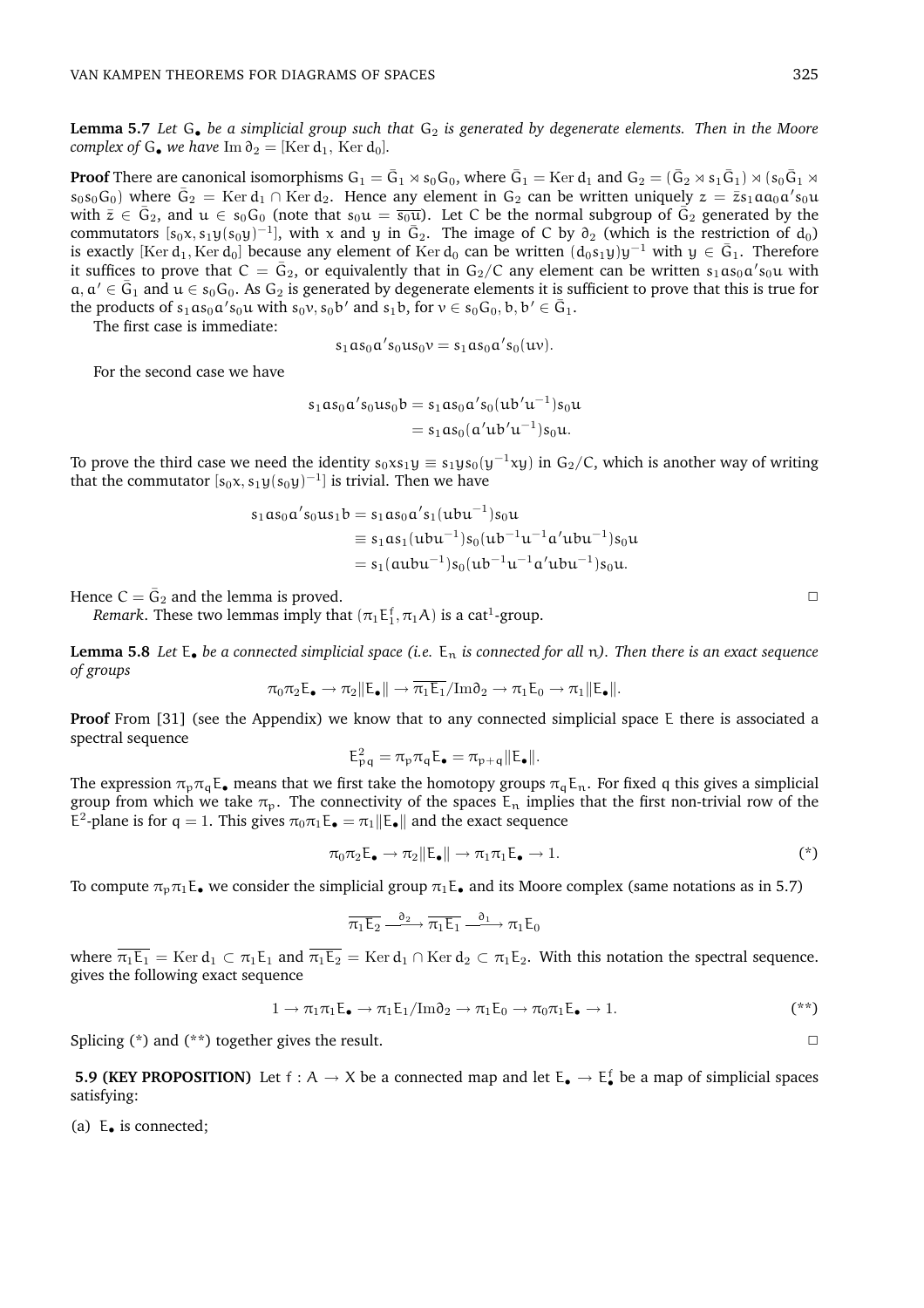$\Box$ 

- (b)  $E_0 \rightarrow E_0^f$  is a weak homotopy equivalence;
- (c)  $\|\mathsf{E}_\bullet\| \to \|\mathsf{E}_\bullet^{\mathsf{f}}\|$  is a weak homotopy equivalence;
- (d)  $\pi_1E_2$  is generated by degenerate elements.

Then  $\pi_1 E_1^f = \pi_1 E_1/$  [Ker s, Ker b] where s and b :  $\pi_1 E_1 \to \pi_1 E_0$  are induced by the face maps  $d_1$  and  $d_0$ .

**Proof** By Lemma 5.8 and the hypotheses on  $E_{\bullet}$  and  $E_{\bullet}^f$  there is a commutative diagram of exact sequences

$$
\pi_0 \pi_2 E_{\bullet} \longrightarrow \pi_2 \|\mathsf{E}_{\bullet}\| \longrightarrow \overline{\pi_1 \mathsf{E}_1}/\mathrm{Im} \partial_2 \longrightarrow \pi_1 \mathsf{E}_0 \longrightarrow \pi_1 \|\mathsf{E}_{\bullet}\|
$$
\n
$$
\downarrow \cong \qquad \qquad \downarrow \cong \qquad \qquad \downarrow \cong \qquad \qquad \downarrow \cong
$$
\n
$$
\pi_0 \pi_2 \mathsf{E}_{\bullet}^f \longrightarrow \pi_2 \|\mathsf{E}_{\bullet}^f\| \longrightarrow \pi_1 \mathsf{E}_1^f \longrightarrow \pi_1 \mathsf{E}_0^f \longrightarrow \pi_1 \|\mathsf{E}_{\bullet}^f\|
$$

Here we use the fact that in the case of  $E_{\bullet}^{f}$  the group Im $\partial_2$  is trivial (cf. Lemma 5.6). The vertical isomorphisms follow from conditions (b) and (c). Also from (b) we deduce that  $\pi_0\pi_2E_\bullet \to \pi_0\pi_2E_\bullet^f$  is surjective. By the five lemma we deduce that  $\overline{\pi_1E_1}/\text{Im}\theta_2 \to \pi_1E_1^f$  is an isomorphism, and so (because  $\pi_1E_0 = \pi_1E_0^f$ ) that  $\pi_1E_1/Im\partial_2\to \pi_1E_1^f$  is an isomorphism. Condition (d) and Lemma 5.7 imply that Im $\partial_2=[\mathrm{Ker\,} s,\mathrm{Ker\,} b],$  whence the proposition.

#### **5.10 (Proof of Theorem 5.4.)**

This will be done by induction on n. Let  $(C_n)$ ,  $(I_n)$  be the statements that the connectivity of the n-cubes  $U_{\sigma}$ ,  $\sigma \in A_{fin}$ , implies the connectivity and isomorphism statements (C),(I) respectively of Theorem 5.4. Then  $(C_0)$  is immediate and  $(I_0)$  is the classical Van Kampen theorem for the fundamental group. From now on we assume  $(C_{n-1})$  and  $(I_{n-1})$ .

#### **5.11 (Proof of the connectivity statement**  $(C_n)$ .)

The n-cube of spaces X determines a map of  $(n-1)$ -cubes of spaces  $\partial^0_n\mathbf{X}\to\partial^1_n\mathbf{X}$  in direction  $\mathfrak{n}.$ 

**Lemma 5.12** *Let* X *be an* n*-cube of spaces. Then the following are equivalent. (i)* X *is connected. (ii)*  $\partial^0_n X$  *and*  $\partial^1_n X$  *are connected for all*  $i = 1, ..., n$  *and the induced map of cat*<sup>n−1</sup>-groups

$$
\Pi\partial^0_n\mathbf{X}\to \Pi\partial^1_n\mathbf{X}
$$

*is surjective when restricted to the big groups.*

**Proof.** Let F be the space  $\bar{\mathbf{X}}(-1,\ldots,-1)$ . Then X is connected is equivalent to  $\partial_i^0\mathbf{X},\partial_i^1\mathbf{X},i=1,\ldots,n$ , and F are all connected. We use the  $(n-1)$ -simplicial spaces Simp  $\partial_i^{\varepsilon} X$  for  $\varepsilon = -1, 0, 1$ . The construction of these spaces shows that if  $\partial_i^0 \mathbf{X}, \partial_i^1 \mathbf{X}, i = 1, \ldots, n$  are all connected, then

$$
\pi_0 F = \pi_0((\mathsf{Simp}\,\partial_n^{-1}\mathbf{X})_1).
$$

The big group of  $\Pi\delta_n^{\varepsilon}X$  is defined to be  $\pi_1((\textsf{Simp}\,\delta_n^{\varepsilon}X)_1)$ . So the result follows from the fibration sequence

$$
(\mathsf{Simp}\,\partial_n^{-1}\mathbf{X})_1\rightarrow (\mathsf{Simp}\,\partial_n^0\mathbf{X})_1\rightarrow (\mathsf{Simp}\,\partial_n^1\mathbf{X})_1
$$

By the induction hypothesis  $(I_{n-1})$  we know that for  $\varepsilon = 0, 1$  and  $i = 1, ..., n$ , the cat<sup>n-1</sup>group  $\Pi \partial_i^{\varepsilon} X$  is colim $\int_{\text{cat}}^{\sigma} \partial_t^{\varepsilon} U_{\sigma}$ . As  $U_{\sigma}$  is connected, the map  $\Pi \partial_n^0 U_{\sigma} \to \Pi \partial_n^1 U_{\sigma}$  is surjective by Lemma 5.12, and hence the map on the colimit is surjective. Thanks to hypothesis ( $C_{n-1}$ ),  $\delta_i^{\varepsilon}X$  is connected, and so, by Lemma 5.12 again, X is connected. This verifies  $(C_n)$ .

**5.13 (Proof of the isomorphism statement**  $(I_n)$ **.) The isomorphism**  $\text{colim}_{\text{cat}}^{\sigma} \Pi U \cong \Pi \text{colim}^{\sigma} U_{\sigma}$  **will be the** composite of several isomorphisms: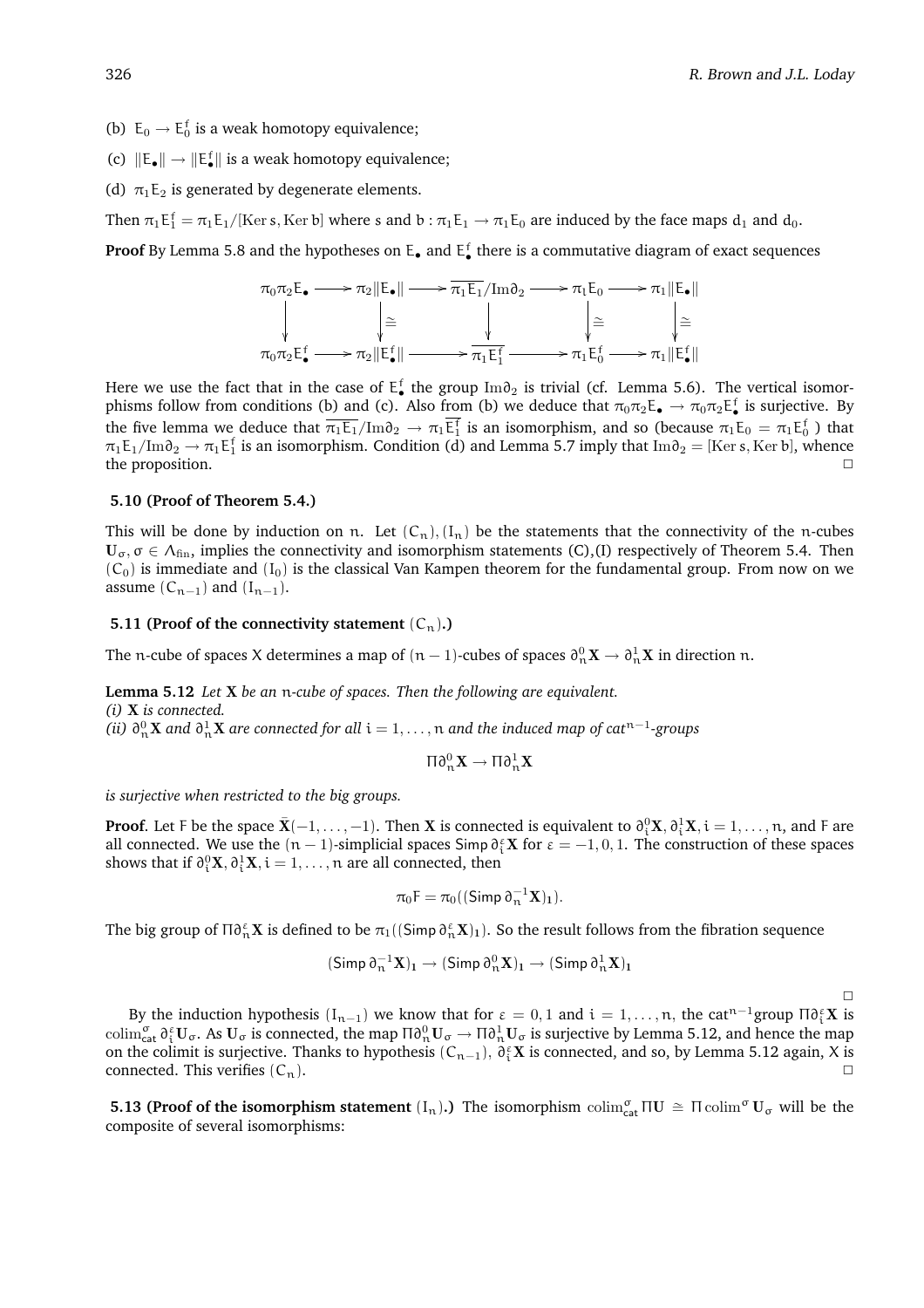$$
\begin{aligned}\n\operatorname{colim}^{\sigma}_{\mathsf{cat}} \Pi \mathbf{U}_{\sigma} &\stackrel{\text{(a)}}{=} \ \mathbf{ass}\left(\operatorname{colim}^{\sigma}_{\text{pre}} \Pi \mathbf{U}_{\sigma}\right) \\
&\stackrel{\text{def.}}{=} \ \mathbf{ass}\left(\operatorname{colim}^{\sigma}_{\text{pre}}(\wedge \pi_{1} \mathsf{Simp} \mathbf{U}_{\sigma})\right) \\
&\stackrel{\text{(b)}}{=} \ \mathbf{ass}\left(\wedge \pi_{1} \operatorname{colim}^{\sigma} \mathsf{Simp} \mathbf{U}_{\sigma}\right) \\
&\stackrel{\text{(c)}}{=} \ \mathbf{ass}\wedge \pi_{1}(\mathsf{Simp}\operatorname{colim}^{\sigma} \mathbf{U}_{\sigma}) \\
&\stackrel{\text{(d)}}{=} \ \mathbf{ass}\wedge \pi_{1}(\mathsf{Simp}\operatorname{colim}^{\sigma} \mathbf{U}_{\sigma}) \\
&\stackrel{\text{def.}}{=} \ \Pi \operatorname{colim}^{\sigma} \mathbf{U}_{\sigma}\n\end{aligned}
$$

(a) follows from a simple algebraic lemma (5.14) comparing the colimit in the category of cat<sup>n</sup>-groups (colim<sub>cat</sub>) with the colimit in the category of pre-cat<sup>n</sup>-groups (colim<sub>pre</sub>); (b) follows from the classical Van Kampen theorem (Lemma 5.15); (c) is the main step in the proof and uses the key Proposition 5.9; (d) is immediate because  $\wedge_{\pi_1}$ (Simp **X**) is a cat<sup>n</sup>-group.

**Lemma 5.14** If  $(G_{\sigma})$  is a diagram of cat<sup>n</sup>-groups, then the colimit  $G = \operatorname{colim}^{\sigma}_{\textsf{cat}} G_{\sigma}$  is given by  $G = \operatorname{ass} \operatorname{colim}^{\sigma}_{\textsf{pre}} G$ , and the big group of **G** is the quotient of the big group of  $\text{colim}_{\text{pre}}^{\sigma}$  **G** by the subgroups  $[\text{Ker } s_i, \text{Ker } b_i], i = 1, \ldots, n$ .

**Proof** We first note that the big group of the pre-cat<sup>n</sup>-group  $\text{colim}_{\text{pre}}^{\sigma} G$  is simply the colimit, in the category of groups, of the big groups of the  $G_{\sigma}s$  (and similarly for the N<sub>i</sub>s). The associated cat<sup>n</sup>-group is obtained by quotienting by the commutator subgroups [Ker  $s_i$ , Ker  $b_i$ ],  $i = 1, ..., n$ , and it is easily verified that this new cat<sup>n</sup>-group satisfies the universal property required for a colimit of cat<sup>n</sup>-groups.

**Lemma 5.15** *If the n-cube*  $U_{\sigma}$  *is connected for all*  $\sigma \in \Lambda_{fin}$ *, then the natural map* 

$$
\mathrm{colim}^\sigma(\wedge_{\pi_1} \mathsf{Simp}\, U_\sigma) \to \wedge_{\pi_1} \mathrm{colim}^\sigma \, \mathsf{Simp}\, U_\sigma.
$$

*is an isomorphism.*

**Proof** Because of functoriality, it is sufficient to prove this isomorphism at the big group level:

$$
\mathrm{colim}^{\sigma}_{Gp}(\pi_1(\mathsf{Simp}\,U_{\sigma})_1)=\pi_1\,\, \mathrm{colim}^{\sigma}((\mathsf{Simp}\,U_{\sigma})_l).
$$

Note that the spaces  $V_{\sigma} = (\text{Simp } U_{\sigma})_l$  for  $\sigma \in \Lambda_{fin}$  may be identified with open subsets of  $(\text{Simp } X)_l$  and that  $V_{\sigma}$ is the intersection of the  $V_\lambda$  for  $\lambda \in \sigma$ . Thus  $\text{colim}^{\sigma} V_\sigma$  means simply union. So the above equality follows from the classical Van Kampen theorem provided that  $V_{\sigma}$  is connected for all  $\sigma \in \Lambda_{fin}$ .

By hypothesis,  $U_{\sigma}$  is connected. Therefore  $SU_{\sigma}$  [see (5.5)] is a simplicial object of connected, fibrant  $(n-1)$ -cubes of spaces. Continuing this process n – 1 more times, we obtain Simp U<sub>σ</sub> which is thus a connected n-simplicial space. In particular, the space  $V_{\sigma}$  is connected.  $\Box$ 

#### **5.16 (End of the proof of Theorem 5.4: the isomorphism (c).)**

This isomorphism is obtained by applying the functor ass  $\wedge_{\pi_1}$  to the map

$$
E = \operatorname{colim}^{\sigma} \operatorname{\mathsf{Simp}} U_{\sigma} \to E^{X} = \operatorname{\mathsf{Simp}} \operatorname{colim}^{\sigma} U_{\sigma}.
$$

It obviously suffices to check this isomorphism on the big groups. By Lemma 5.14 the big group of ass  $^{\wedge}\pi_1E$ is the quotient of  $\pi_1(E_1)$  by the subgroups  $[Ker s_i, Ker b_i], i = 1, \ldots, n$ . Therefore it is sufficient to prove that  $\pi_1(E_1^X)$  is obtained in the same way. In order to use the inductive hypothesis we introduce between E and  $E^X$ an intermediate  $n$ -simplicial space  $E'$  as in the diagram

$$
\operatorname{colim}^{\sigma} \mathcal{S}_{1} \dots \mathcal{S}_{n} \bar{U}_{\sigma} \longrightarrow \mathcal{S}_{1} \dots \mathcal{S}_{n-1} \operatorname{colim}^{\sigma} \mathcal{S}_{n} \bar{U}_{\sigma} \longrightarrow \mathcal{S}_{1} \dots \mathcal{S}_{n} \operatorname{colim}^{\sigma} \bar{U}_{\sigma}
$$
\n
$$
\parallel \qquad \qquad \parallel \qquad \qquad \parallel
$$
\n
$$
E'
$$
\n
$$
\mathcal{E}^{X}
$$

where  $\bar{U}_\sigma$  is the fibrant n-cube associated to  $U_\sigma$ . By induction,  $\pi_1E_1'$  is  $\pi_1E_1$  quotiented by the subgroups [Ker  $s_i$ , Ker  $b_i$ ],  $i = 1, ..., n - 1$ . Hence the isomorphism (c) will be a consequence of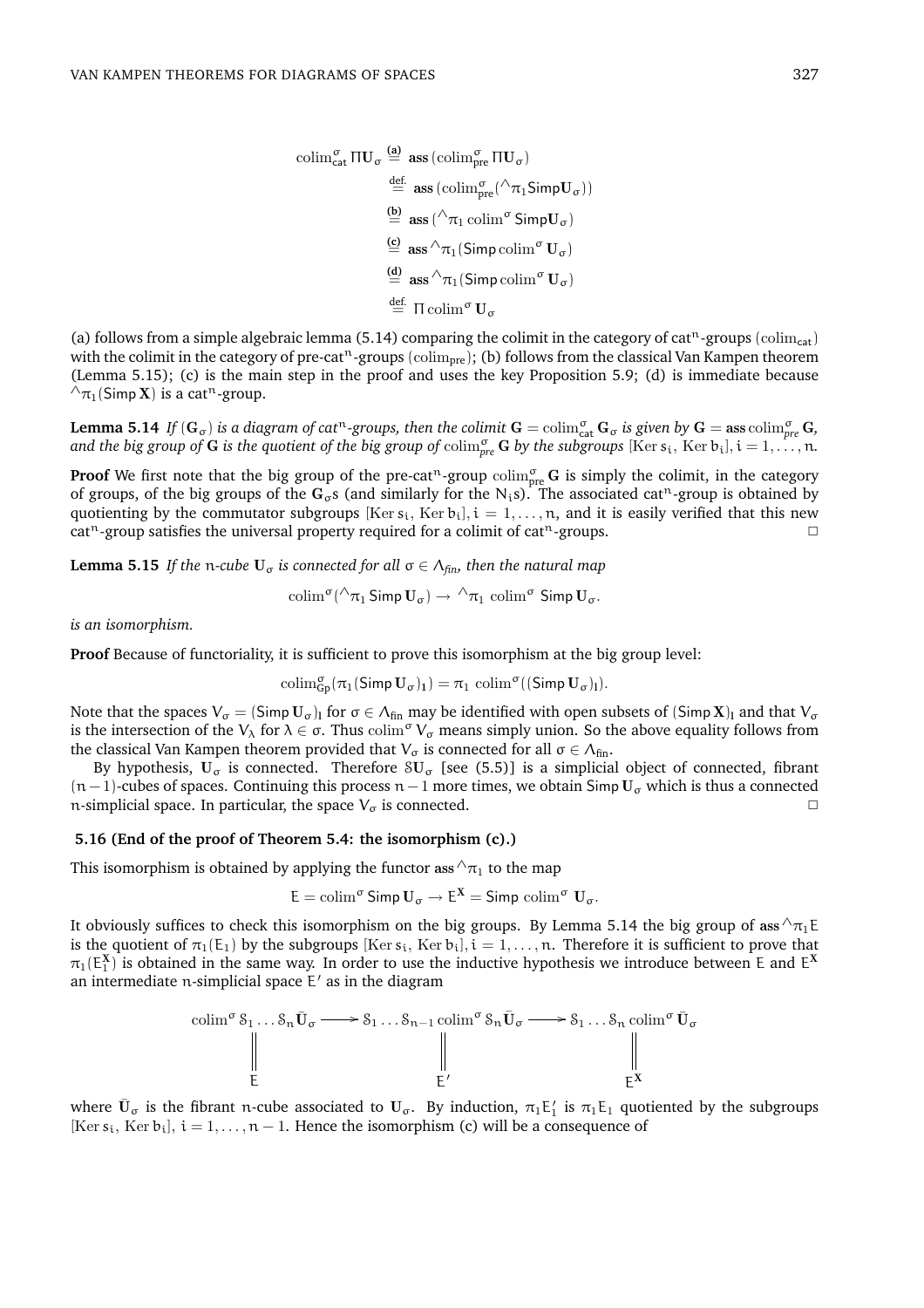${\tt Lemma~5.17}$   ${\it The \ group }$   $\pi_1(\mathsf{E}_1^X)$  is  $\pi_1(\mathsf{E}_1')$  quotiented by [Ker s $_{\frak n},$  Ker b $_{\frak n}$ ], where s $_{\frak n}$  and b $_{\frak n}$  are induced by the face *maps in direction* n*.*

**Proof** This is an immediate consequence of the Key Proposition 5.9 applied to the map of simplicial spaces  $E'_1 \dots_{1\bullet} \to E_1^X \dots_{1\bullet}$  once we have verified the hypotheses (a)–(d) of this proposition.

Let  $\#$  be the  $(n-1)$ -multi-index with each value 1. We regard  $\bf X$  as a map  $\bf X_n:\partial_n^0{\bf X}\to\partial_n^1{\bf X}$  so that we have an induced map  $S_1 \ldots S_{n-1} \bar{X}_n$  of  $(n-1)$ -simplicial spaces and hence a map  $f = (S_1 \ldots S_{n-1} \bar{X})_{\#}$ , of spaces. Note that  $E_{\bullet}^f = E_{\# \bullet}^X$  It is to this map f that we apply the key Proposition 5.9. Note that the map f is connected since we proved  $(C_n)$ , that **X** is connected.

The simplicial  $(n-1)$ -cubes  $\delta_n \bar{U}_{\sigma}$  are connected. Therefore the  $(n-1)$ -cubes  $(\delta_n \bar{U}_{\sigma})_j$  are connected, and the induction hypothesis  $(C_{n-1})$  gives that  $\text{colim}_{\sigma} (S_n\bar{\mathbf{U}}_{\sigma})_j$  is connected. On applying  $\tilde{S}_1 \dots \tilde{S}_{n-1}$ , we obtain that E' is connected.

The induction hypothesis  $(I_{n-1})$  applied for  ${\rm j}=2$  gives that  $\pi_1{\rm E}_{\#2}^{\prime}$  is a quotient of  $\pi_1{\rm E}_{\#2}=\text{colim}^{\sigma}\pi_1{\rm E}_{\#2}^{{\rm U}_{\sigma}}$ By Lemma 5.6,  $\pi_1E_{\#2}^{\tt U_\sigma}$  is generated by degenerate elements (in direction n). Hence so also is the colimit  $\pi_1E_{\#2}$ and hence so also is the quotient  $\pi_1 \mathsf{E}'_{\#2}$  This is condition (d) of 5.9.

There are natural weak homotopy equivalences (w.h.e.'s) of  $(n-1)$ -cubes  $(\mathcal{S}_n\bar{\mathbf{X}})_0\to \partial_1^0\mathbf{X}, (\mathcal{S}_n\bar{\mathbf{U}}_\sigma)\to \partial_1^0\mathbf{U}_\sigma.$ So we have a commutative diagram



The left hand map is a colimit of w.h.e.'s and so is a w.h.e. (cf. Proposition A4 of the Appendix). Hence the top map is a w.h.e. After taking  $S_1 \ldots S_{n-1}$  we get a w.h.e. of spaces. This is condition (b) of 5.9.

As simplicialisation (i.e. applying the functor  $S_i$ ) commutes with geometric realisation, it suffices, to provide condition (c), to demonstrate it in the case  $n = 1$ . The key point here is the fact that, for a connected map  $fA\to X$ , the natural map  $\|E_\bullet^f\|\to X$  is a weak homotopy equivalence (cf. Appendix). We apply this result to f and  $f_{\sigma}$  in the following diagram



to prove that  $\|\mathsf{E}_\bullet\| \to \|\mathsf{E}_\bullet^{\mathsf{f}}\|$  is a w.h.e., so obtaining condition (c) of 5.9.

This completes the proof of  $(I_n)$ , and so Theorem 5.4 has been proved by induction.

**5.18 (Van Kampen theorem for maps:**  $n = 1$ **.)** For  $n = 1$  a cat<sup>n</sup>-group  $(G; N)$  is equivalent to a crossed module  $\mu : M \to N$  thanks to the following formulae:  $M = \text{Ker } s$ ,  $\mu = b|_M$  and  $G = M \rtimes N$ ,  $s(m, n) = n$ ,  $b(m, n) = n$  $\mu(m)n$ .

Under this equivalence the fundamental cat<sup>1</sup>-group of the fibration sequence  $F \to A \to X$  corresponds to the crossed module  $\pi_1 \to \pi_1 A$  described in (1.1). Therefore Theorem 5.4 can be phrased for  $n = 1$  in terms of crossed modules (as already proved in [5,6].

#### **5.19 (Van Kampen theorem for squares of spaces:**  $n = 2$ .)

**Proposition 5.20** [20] The category of cat<sup>2</sup>-groups is equivalent to the category of crossed squares.

**Proof.** This was proved in [20 §5] with a slightly different (but equivalent) definition of crossed squares. Therefore we just indicate how to go back and forth between  $cat^2$ -groups and crossed squares. Starting with a cat<sup>2</sup>-group  $(G; K, K')$  we put  $L = \text{Ker } s \cap \text{Ker } s', M = K \cap \text{Ker } s', N = K' \cap \text{Ker } s$  and  $P = K \cap K'$ . Then  $\lambda$ (respectively  $\lambda'$ , respectively  $\mu$ , respectively  $\nu$ ) is the restriction of b (respectively b', respectively b, respectively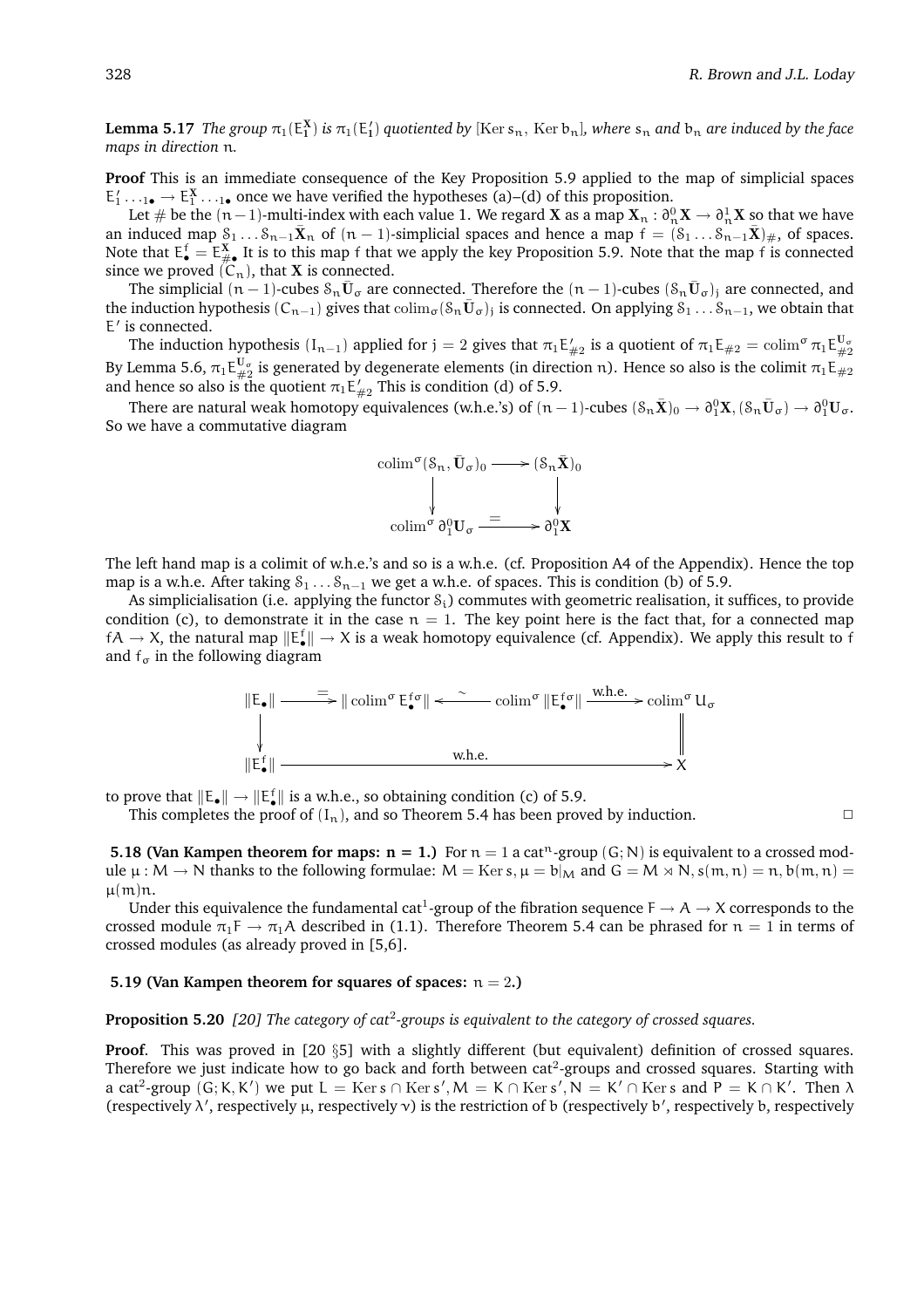b'). This gives the commutative square. The actions of P are given by conjugation in G, and  $h(m, n) =$  $m n m^{-1} n^{-1}$  where the commutator, computed in G, is obviously in L.

On the other hand, starting with a crossed square as in (3.1), we put  $G = (L \times N) \times (M \times P)$ ,  $K = M \times P$ ,  $K' =$  $N \rtimes P$ , s is the projection and b(l, n, m, p) =  $(\lambda(1)^n m v(n)p)$ . (The h function is taken into account in the action of  $M \rtimes P$  on  $L \rtimes N$  used to construct G). As G is canonically isomorphic to  $(L \rtimes M) \rtimes (N \rtimes P)$ , s' and b' are defined similarly.  $\Box$ 

Under this equivalence the fundamental cat<sup>2</sup>-group of a square of spaces **X** corresponds to the crossed square associated to X and described in (1.3). Therefore Theorem, 5.4 can be phrased for  $n = 2$  in terms of crossed squares. The specific form of Theorem 1.5 in terms of homotopy amalgamated sums now follows in a standard way, by applying Theorem 5.4 for  $n = 2$  to a covering of a double mapping cyc1inder by two open sets.

Finally, we remark that Theorem 5.4 also implies a major case of the Van Kampen theorem for filtered spaces proved in [6], namely the case of filtered spaces **X** for which  $X_0$  is a single point.

*Acknowledgements - We are indebted to: the SERC (U.K.) for support of visits by R. Brown in 1981 (GR/B/90412) and J.-L. Loday in 1983-5 (GR/C/71675 and GR/D/2967.3); the British Council for support for visits both ways in 1982-3 under their Academic Exchange Scheme; and the Université Louis Pasteur for support of R.Brown in 1984 and 1985. We thank P. J. Higgins for discussions and correspondence on the tensor product, and K. Dennis for sending unpublished material on related constructions.*

### **REFERENCES**

1. J. F. ADAMS: *Algebraic Topology-a Student's Guide*, London Math. Soc. Lecture Note Series 4 (1972).

2. A. L. BLAKERS and W. S. MASSEY: The homotopy groups of a triad III. *Ann. Math.* **58** (1953), 409-417.

3. A. K. BOUSEFIELD and E. M. FRIEDLANDER: Homotopy theory of Γ -spaces, spectra and bisimplicial sets. In *Geometric Applications of Homotopy Theory II: Proceedings Evanston, 1977* (Edited by M. G. Barratt and M. E. Mahowald), *Lecture Notes in Mathematics*, Vol. 658, pp. 80-130. Springer-Verlag (1978).

4. R. BROWN: Coproducts of crossed P-modules: applications to second homotopy groups and to the homology of groups. *Topology* **23** (1984), 337-345.

5. R. BROWN and P. J. HIGGINS: On the second relative homotopy group of some related spaces. *Proc. London Math. Soc*. **36** (1978), 193-212.

6. R. BROWN and P. J. HIGGINS: Colimit theorems for relative homotopy groups. *J. Pure Appl. Alg.* **22** (1981), 11-41.

7. R. BROWN, D. L. JOHNSON and E. F. ROBERTSON: Some computations of non-abelian tensor products of groups. *J. Alg*. 111 (1987) 177-202.

8. R. BROWN and J.-L. LODAY: Excision homotopique en basse dimension. *C. R. Acad. Sci. Paris Ser. I* **298** (1984), 353-356. 9. R. BROWN and J.-L. LODAY: Homotopical excision and the Hurewicz theorem for n-cubes of spaces. *Proc. London Math. Soc.* (3) **54** (1987), 176-192.

10. E. B. CURTIS: Simplicial homotopy theory. *Adv. Math.* **6** (1971),107-209.

11. R. K. DENNIS: In search of new "Homology" functors having a close relationship to K-theory. Preprint, Cornell University (1976).

12. D. A. EDWARDS and H. M. HASTINGS: *Cech and Steenrod Homotopy Theories with Applications to Geometric Topology, ˇ* Lecture Notes in Mathematics, Vol. 542. Springer-Verlag (1976).

13. G. J. ELLIS: Non-abelian exterior products of groups and exact sequences in the homology of groups. *Glasgow Math. J.* **29** (1987) 13-19.

14. G. J. ELLIS: The non-abelian tensor product of finite groups is finite. *J. Alg.*. 111 (1987) 203-205.

15. G. J. ELLIS: Multirelative algebraic K-theory-the group  $K_2(\Lambda; I_1, \ldots, I_n)$  and related computations. *J. Alg.* 12 (1988)  $271 - 289$ <sup>1</sup>.

16. G. J. ELLIS and R. STEINER: Higher dimensional crossed modules and the homotopy groups of (n+1)-ads. *J. Pure Appl. Alg.*, 46 (1987) 117–136.

17. D. GUIN-WALERY and J-L. LODAY: Obstructions a l'excision en K-theorie algebrique. In *Evanston Conference on Algebraic K-theory, 1980, Lecture Notes in Mathematics,* Vol.854. pp. 179-216.Springer-Verlag (1981).

18. A. GUT: A ten term exact sequence in the homology of a group extension. *J. Pure Appl. Alg.* **8** (1976), 243-250.

19. H. IGUSA: *Pseudo-isotopies; Lecture Notes in Mathematics.*

20. J-L. LODAY: Spaces with finitely many homotopy groups. *J. Pure Appl. Alg.* **24** (1982), 179-202.

21. A. S.-T. LUE: The Ganea map for nilpotent groups. *J. London Math. Soc.* **14** (1976),309-312.

<sup>1</sup>There is an erratum to this paper available as a preprint from Graham Ellis' home page at http://hamilton.nuigalway.ie/. A connectivity condition needs to be imposed to apply the Generalised van Kampen Theorem.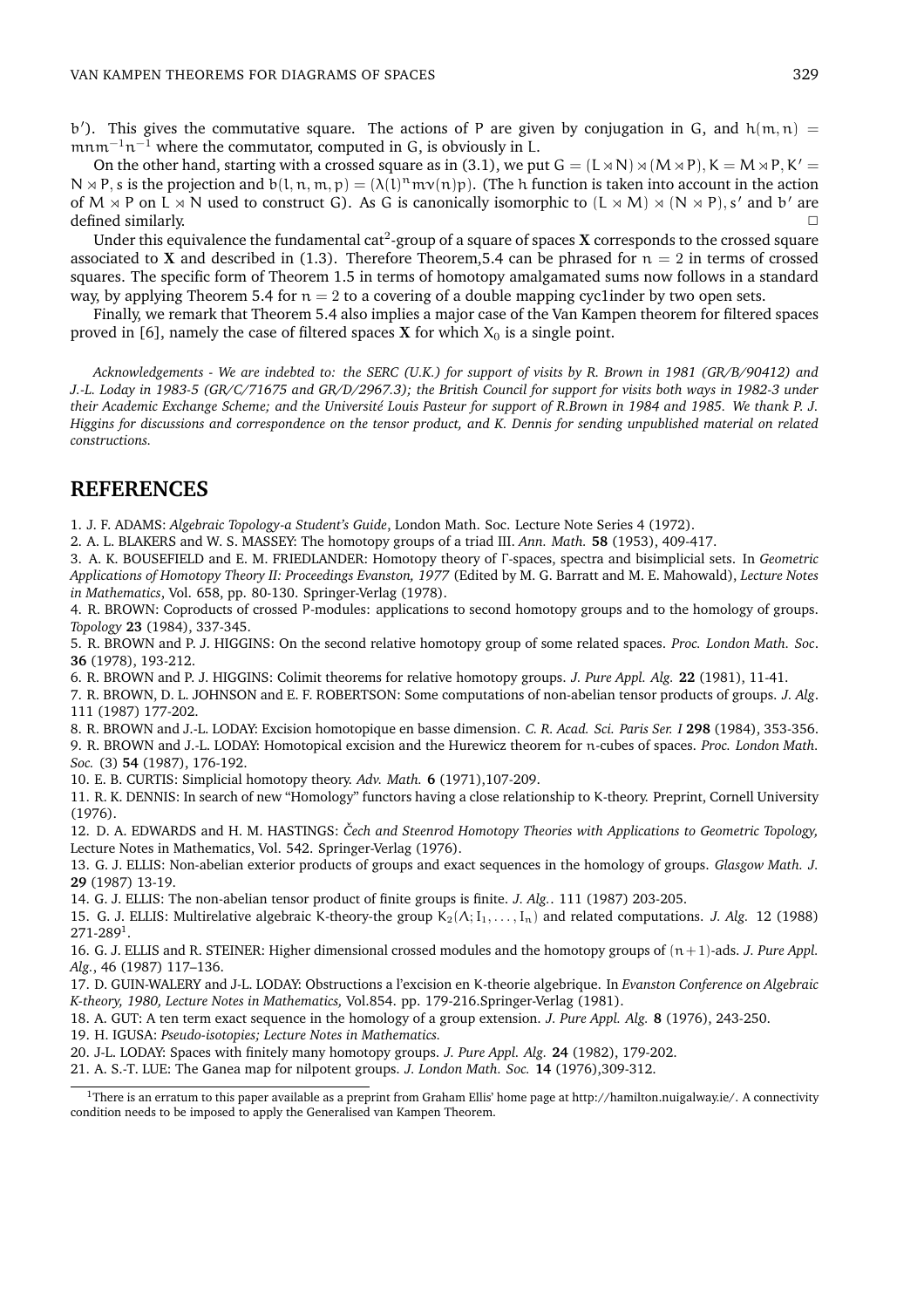- 22. J. P. MAY: *Simplicial Objects in Algebraic Topology.* Van Nostrand Math.Studies, Vol. 11 (1976).
- 23. C. MILLER: The second homology of a group. *Proc. Am. Math. Soc.* **3** (1952), 588-595.
- 24. V. PUPPE: A remark on "homotopy fibrations". *Manuscripta Math.* **12** (1974), 113-120.
- 25. D. QUlLLEN: Spectral sequences of a double semi-simplicial group. *Topology* **5** (1966), 155-177.
- 26. G. SEGAL: Categories and cohomology theories. *Topology* **13** (1974), 293-312.
- 27. R. STEINER: Resolutions of spaces by n-cubes of fibrations. *J. London Math. Soc.* (2) **34** (1986), 169-176.
- 28. J. H. C. WHITEHEAD: On the asphericity of regions in a 3-sphere. *Fund. Math.* **32** (1939), 149-166.
- 29. J. H. C. WHITEHEAD: Combinatorial homotopy II. *Bull. Am. Math. Soc.* **55** (1949),453-496.
- 30. J. H. C. WHITEHEAD: A certain exact sequence. *Ann. Math.* **52** (1950), 51-110.
- 31. M. ZISMAN: Suite spectrale d'homotopie et ensembles bisimpliciaux. Preprint (1975).
- 32. G. W. WHITEHEAD: *Elements of homotopy theory*. Graduate texts in Mathematics 61, Springer-Verlag (1978).

*Department of Pure Mathematics University College of North Wales Bangor Gwynedd LL57 2UW, U.K. lnstitut de Recherche Math´ematique Avanc´ee (C.N.R.S.) Universit´e Louis Pasteur 7 rue Ren´e Descartes 67084 Strasbourg Cedex, France*

# **A APPENDIX BY MICHEL ZISMAN**

We quote the existence of a homotopy spectral sequence for a connected bisimplicial set  $X_{\bullet\bullet}$ . The spectral sequence for a connected simplicial space E• is then derived, using an amalgamation theorem for weak homotopy equivalences which is required elsewhere in the main part of the paper.

Let  $X_{\bullet\bullet}$  be a bisimplicial set. A base point  $* \in X_{00}$  is supposed given, and its degeneracies are taken as base points for the sets  $X_{qn}$ . For varying n, the groups  $\pi_q X_{\bullet n}$  form a simplicial group  $\pi_q X_{\bullet \bullet}$  (we take  $\pi_0 X_{\bullet \bullet} = 1$ ) for which we may take the pth homotopy group  $\pi_p \pi_q X_{\bullet \bullet}$  The diagonal simplicial set of  $X_{\bullet \bullet}$  is written  $\nabla X_{\bullet \bullet}$ .

**Theorem A.1** *. Suppose that for*  $n \geq 0$ , each simplicial set  $X_{\bullet}n$  is connected. Then there is a functorial convergent spectral *sequence*

$$
\mathsf{E}_{\mathsf{p},\mathsf{q}}^2(\mathbf{X}_{\bullet\bullet}) = \pi_{\mathsf{p}}\pi_{\mathsf{q}}\mathbf{X}_{\bullet\bullet} \Rightarrow \pi_{\mathsf{p}+\mathsf{q}}\nabla\mathbf{X}_{\bullet\bullet}.
$$

This was proved in [31] by using standard simplicial constructions to reduce the theorem to Quillen's spectral sequence for a bisimplicial group [25]. A proof has also appeared in [3] (under slightly weaker conditions than connectivity) and so we omit further details.

We now consider a simplicial space  $E_{\bullet}$ . As explained in §1 of the paper, by  $\pi_p \pi_q E_{\bullet}$  we mean the pth homotopy group of the simplicial group  $\pi_q \mathsf{E}_\bullet$  (simplicial set if  $q = 0$ ). Let  $\|\mathsf{E}_\bullet\|$  be the geometric realisation of  $\mathsf{E}_\bullet$  without degeneracies.

**Theorem A.2** *Let* E• *be a connected simplicial space, Then there is a convergent spectral sequence*

$$
E_{pq}^2(E_{\bullet}) = \pi_p \pi_q E_{\bullet} \Rightarrow \pi_{p+q} ||E_{\bullet}||.
$$

**Proof.** Application of the simplicial functor S to each  $E_n$  gives a bisimp1icial set  $(SE)_{pq} = S_p E_q$ .

Let D<sub>•</sub> be the simplicial space defined by  $D_q = |SE_q|$ , where  $||$  is the usual geometric realisation and let  $\theta_e : D_e \to E_e$  be defined by the usual adjunction maps  $|SE_q| \to E_q$ . Since each  $\theta_q$  is a weak homotopy equivalence, Proposition A.3 below shows that so also is  $\|\theta_{\bullet}\| : \|D_{\bullet}\| \to \|E_{\bullet}\|$ . The simplicial space  $D_{\bullet}$  is nice enough to ensure that  $\|D_{\bullet}\| \to |D_{\bullet}|$  is a homotopy equivalence [26], and for general reasons  $|\nabla(\mathcal{S}E)_{\bullet\bullet}| = |D_{\bullet}|$ . So we have a natural isomorphism  $\pi_* \nabla(\mathcal{S}E)_{\bullet\bullet} \to \pi_* ||E_{\bullet}||$ . Theorem A.2 follows now from Theorem A.1 once we have proved the following proposition (which is well known [26] if "weak homotopy equivalence" is replaced by "homotopy equivalence").

**Proposition A.3** Let  $\theta_{\bullet} : D_{\bullet} \to E_{\bullet}$  *be a map between simplicial spaces such that for each*  $n, \theta_n : D_n \to E_n$  *is a weak homotopy equivalence. Then*

$$
\|\theta_\bullet\|:\|D_\bullet\|\to\|E_\bullet\|
$$

*is a weak homotopy equivalence.*

This is proved by induction on the standard filtration of the realisations, using an amalgamation lemma on the pushout of weak homotopy equivalences. This amalgamation lemma follows in a standard way (using double mapping cylinders) from the following result, which is also used in the body of this paper.

**Proposition A.4** *Let*  $g: X \to Y$  *be a continuous map of spaces and let*  $U = \{U_{\lambda}\}_\lambda \in \Lambda V = \{V_{\lambda}\}_\lambda \in \Lambda$  *be open coverings of* X, Y *respectively such that*  $g(U_\lambda) \subset V_\lambda$  *for all*  $A \in A$ *. Suppose that for any non-empty finite subset*  $\sigma \subset \Lambda$ *, the restriction of* g *to*  $g_{\sigma}: U_{\sigma} \to V_{\sigma}$  *is a weak homotopy equivalence. Then* g *is a weak homotopy equivalence.*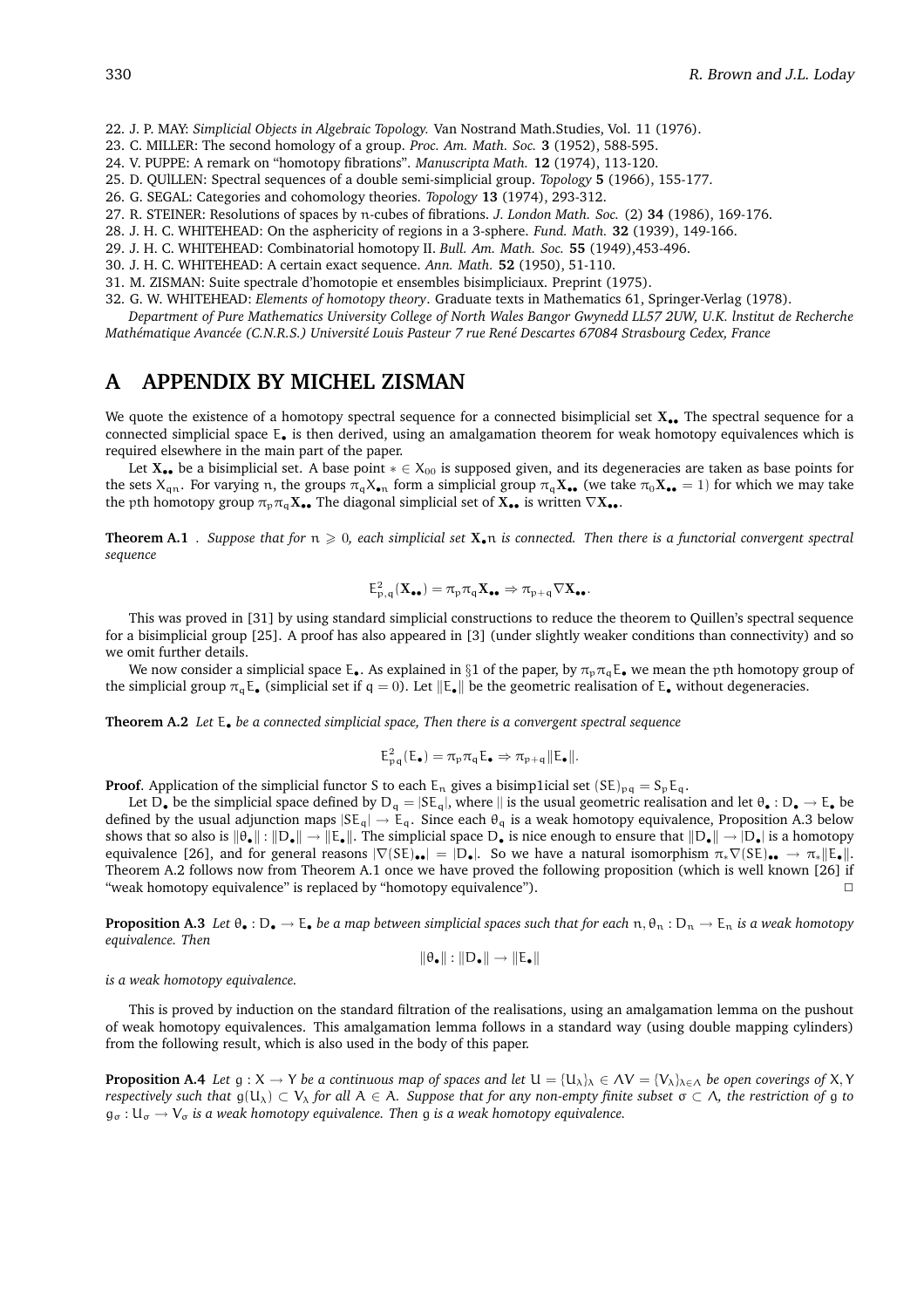**Proof** As in §1,  $U_{\alpha}$  (respectively  $V_{\alpha}$ ) is the intersection of the sets  $U_{\lambda}$  (respectively  $V_{\lambda}$ ) for  $\lambda \in \sigma$ .

It is clear that it suffices to prove the proposition when  $\Lambda$  is finite, which we now assume. Now  $g: X \to Y$  is a weak homotopy equivalence if and only if  $\pi_0 g : \pi_0 X \to \pi_0 Y$  is surjective and for any commutative diagram



(where  $\dot{l}^n$  is the boundary of the n-dimensional cube  $I^n$ ) there exists  $u: I^n \to X$  such that  $u|I^n = v$  and  $gu \simeq u'$  rel  $\dot{l}^n$ .

The fact that  $\pi_0$ g is surjective is clear. Suppose given the diagram (\*). Subdivide I<sup>n</sup> by hyperplanes parallel to the coordinate planes, into subcubes small enough so that for any subcube c there is a  $\lambda \in \Lambda$  such that  $u'(c) \subset V_\lambda$  and if  $c \cap i^n \neq j$ 0, then  $v(c \cap i^n) \subset U_\lambda$ . This decomposition into subcubes defines a CW-structure K on I<sup>n</sup> and we set  $K_p = i^n \cup K^p, p \ge -1$ . Suppose  $u_p : K_p \to X$ ,  $u'_p I^n \to Y$ , and a homotopy  $h_p : u'(c) \simeq$  rel  $\dot{I}^n$  are given such that  $(1) u_p | \dot{I}^n = v$ ,  $(2) gu_p = u'_p$ , (3) if c is an n-cube of K and  $\lambda \in \Lambda$  satisfies  $u'(c) \subset V_\lambda$  then  $h_p(I \times c) \subset V_\lambda$  and  $u_p(c \cap K_p) \subset U_\lambda$ . Let e be a  $(p+1)$ -cube of K. Let  $\sigma \subset \lambda$  be the maximal subset for which  $u'_p(e) \subset V_\sigma$ . We have a commutative diagram

Since  $g_{\sigma}$  is a weak homotopy equivalence,  $u_p$  extends to a map  $u|e : e \to U_{\sigma}$  such that there is a homotopy  $g_{\sigma}(u|e) \simeq$  $u'_p$ |e rel *è*. These maps and homotopies for all  $(p + 1)$ -cubes e combine to give  $u_{p+1}$  and  $h_{p+1}$ . The construction of  $u_0$ involves only the surjectivity of  $\pi_0$ g.

(I am indebted to D. Puppe for this proof of Proposition A4.) Finally we give one other result which is used in the text and which is due to F. Waldhausen.

**Proposition A.5** Let  $fA \to X$  be a connected map. Then the canonical map  $\|E^f_\bullet\| \to X$  is a weak homotopy equivalence.

**Proof** Let F be the homotopy fibre of f The diagram



induces a diagram of simplicial spaces

$$
\vdots_\bullet^u \xrightarrow{\psi} E_\bullet^f \xrightarrow{\psi} E_\bullet^{id}.
$$

E

Now  $\|\mathsf{E}_\bullet^{\mathrm{id}}\|=X\times\|\Delta[0]\|$  has the homotopy type of X (in fact  $\|\mathsf{E}_\bullet^{\mathrm{id}}\|=X$ ), and  $\|\mathsf{E}_\bullet^{\mathrm{u}}\|$  is contractible (it is easy to construct a homotopy  $1 \simeq *$  on this space). We then have the following commutative diagram



The upper square is homotopy Cartesian, by Lemma A.6 below, and [26, Proposition 1.6] or [24]. It follows that the map  $\|\mathbb{E}_{\bullet}^f\| \to X$ , which is the composition of  $\|\psi\|$  with the projection onto the first factor, is a weak homotopy equivalence.

**Lemma A.6** *Let*  $\emptyset$  :  $X_{\bullet} \to Y_{\bullet}$  *be a morphism of simplicial spaces, and suppose that for any strictly increasing map*  $\theta$  : [m]  $\to$  [n]*,*